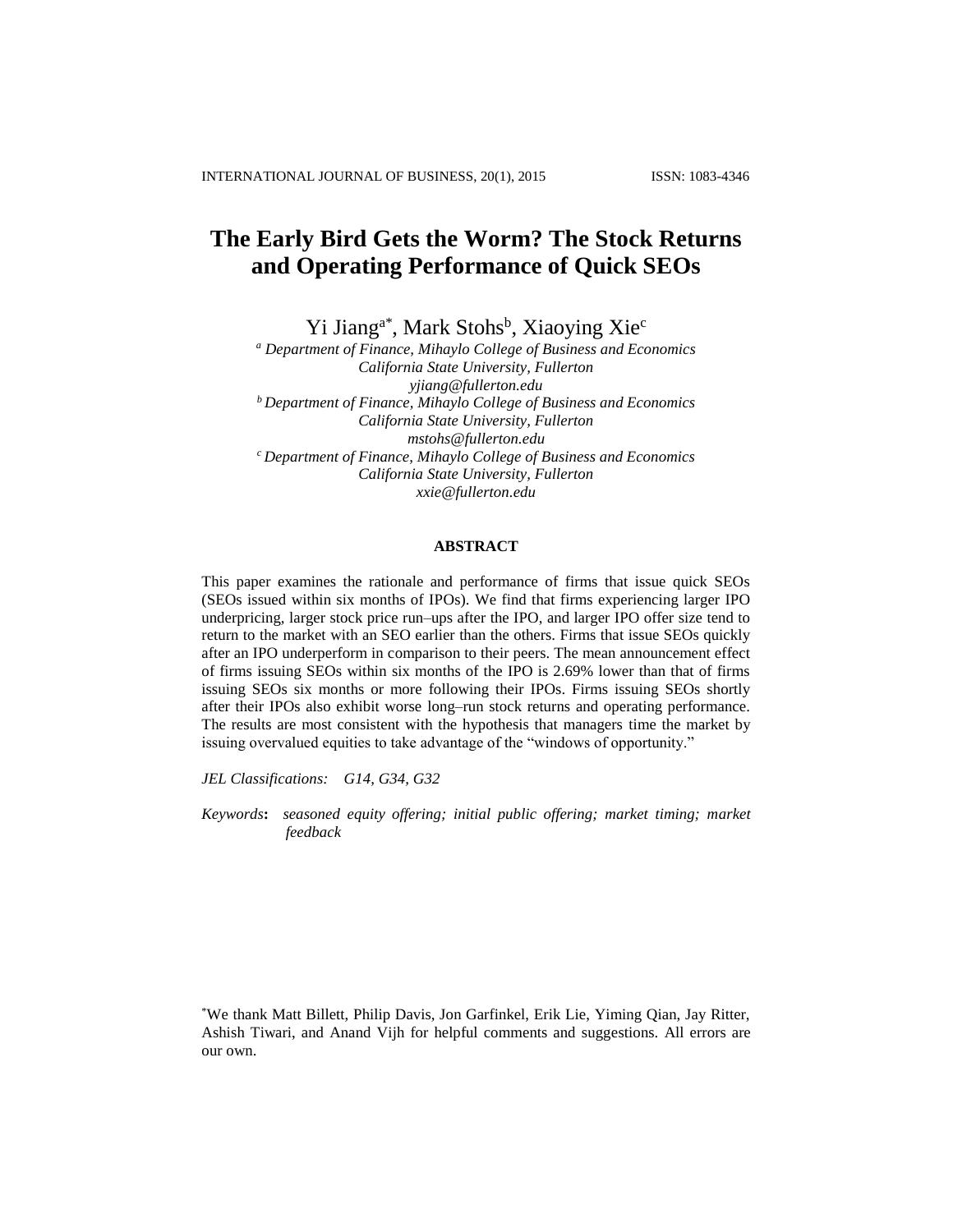### **I. INTRODUCTION**

Some firms decide to issue seasoned equity offerings (SEOs) very quickly after an initial public offering (IPO). Such corporate decisions are puzzling for the following reasons. First, it is known that the average impact on firm value from an SEO is negative. So why issue SEOs at all? Second, most firms issuing SEOs typically wait one to three years after an IPO. Why then do some act so quickly, i.e., by issuing SEOs within six months of an IPO, a very sensitive time period for existing shareholders?<sup>1</sup> The primary objective of our research is to investigate why some firms issue SEOs quickly following their IPOs. While prior studies have improved our understanding of related decisions, very few have examined the time between an IPO and the first SEO. Our contribution fills this void.

The finance literature offers two primary explanations for quick SEO decisions. First is the market feedback hypothesis, which states that high stock returns after an IPO signal that the marginal return to the project is high, encouraging managers to increase investment by raising additional capital. Jegadeesh, Weinstein, and Welch (1993) find that firms experiencing larger post–IPO returns tend to issue SEOs within three years of their IPOs, and that the size of the SEOs is larger, which they interpret as being consistent with the market feedback hypothesis.

The second explanation points to market timing opportunities (also labeled as the overvaluation hypothesis by Myers and Majluf (1984)). According to this hypothesis, managers use quick SEOs to take advantage of "open financing windows" to sell overvalued equity.

Overall, we find support for the market timing/overvaluation hypothesis in explaining firms' SEO decisions shortly after their IPOs. The support relies on studying publicly traded firms that issue SEOs within six months of their IPOs. Specifically, we address the following research questions: (1) which hypothesis best explains why firms conduct quick SEOs? (2) How does the market react to the announcement of a quick SEO? (3) What is the long–run stock performance of firms conducting quick SEOs? (4) What is the operating performance of our sample firms?

Jegadeesh, Weinstein, and Welch (1993) find that firms with larger post–IPO returns are more likely to issue SEOs within three years of their IPOs. <sup>2</sup> They interpret their results as being most supportive of the market feedback hypothesis. Yet they overlook the overvaluation hypothesis and some of their results do not support the market feedback hypothesis. Their analysis employs a long (three*–*year) window. We suggest that a short window is more likely to capture a firm's equity issuance decision soon after its IPO. In addition, we examine the post–issue performance of SEO firms to detect whether managers engage in market timing.

DeAngelo, DeAngelo, and Stulz (2010) study the factors determining a firm's decision to issue an SEO at a given year and find that near–term cash need is the primary motivation for SEOs. They argue that both market–timing opportunities and a firm's corporate lifecycle (which is defined as the number of years listed) play a statistically significant but only ancillary role in the decision. DeAngelo et al. (2010) treat the time between an IPO and SEO as exogenous to an SEO issue decision, using the number of years listed as a proxy for a firm's lifecycle. Our analysis differs by treating the time between an IPO and SEO as endogenously determined by firm characteristics and market conditions. To control for the corporate lifecycle hypothesis,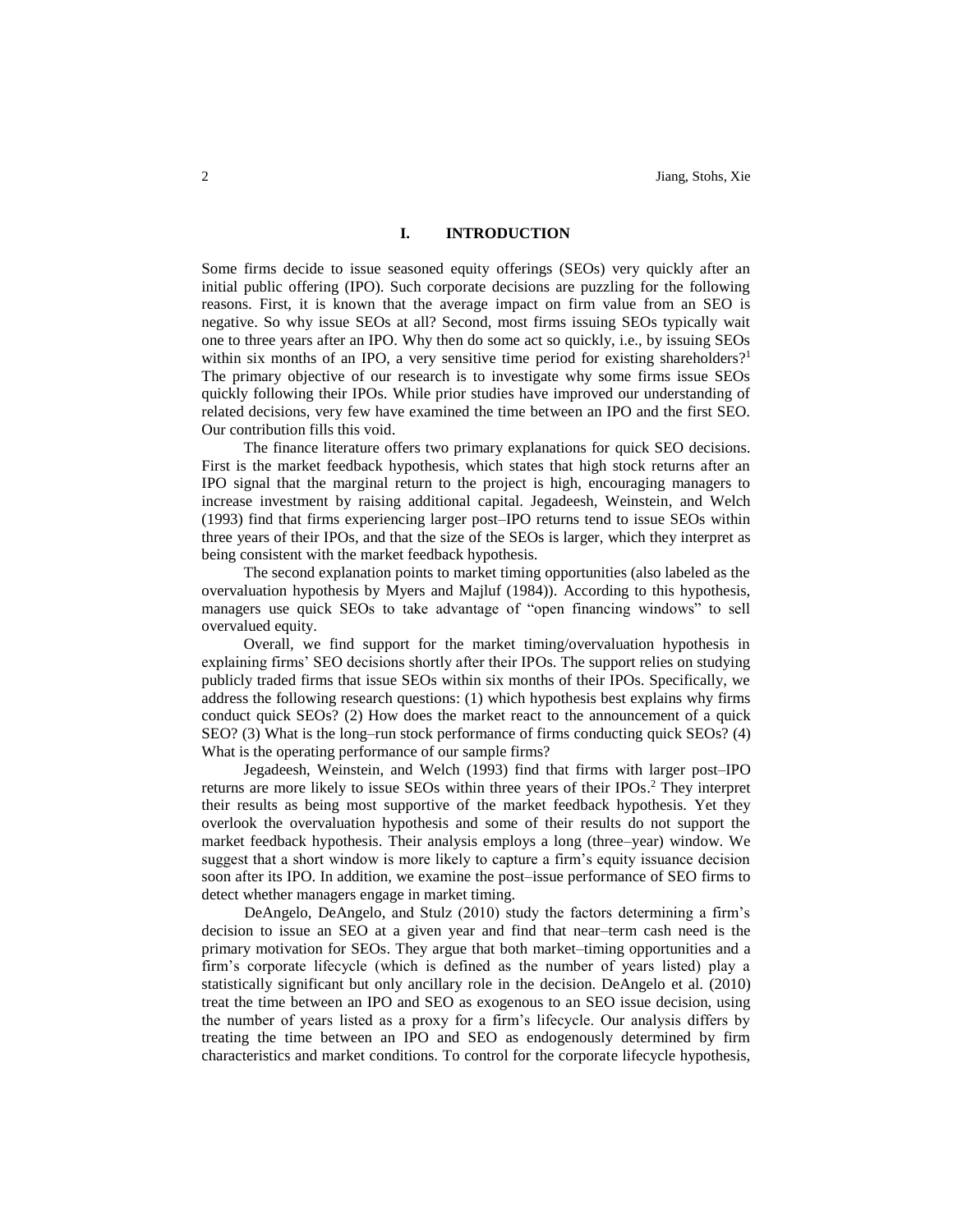following Loughran and Ritter (2004), we use the number of years since the founding date of the firm as a proxy for a firm's lifecycle stage. <sup>3</sup> Our results suggest that the market–timing hypothesis holds after controlling for a firm's lifecycle stage.

There has been very little empirical work on the timing of a firm's first SEO. Since firms issuing early SEOs tend to be smaller, younger, and risker, the SEO timing decision may be extremely valuable to them. In contrast, firms conducting SEOs at least one to three years after their IPOs are larger, more mature, and are followed by more analysts (e.g., Jegadeesh, Weinstein and Welch, 1993; DeAngelo, DeAngelo, and Stulz, 2010; Krigman, Shaw, and Womack, 2001). Issuing SEOs when the equity market is hot may not be as valuable for these more mature firms. Jegadeesh, Weinstein and Welch (1993) interpret their results as support for the market feedback hypothesis. DeAngelo, DeAngelo, and Stulz (2010) argue near-term cash need is the primary SEO motive. Krigman, Shaw, and Womack (2001) examine underwriter switching for follow–on SEOs and find evidence consistent with signaling hypothesis. Using these findings as a foundation, we reason that an analysis of quick SEOs should provide more evidence about the proper role of the market timing hypothesis. An analysis of quick SEOs is of particular interest because of the high frequency of such SEOs in the US stock market. In our sample, many firms use quick SEOs to reach a higher level of capitalization soon after their IPOs. Thus, identifying factors determining the time between firms' IPOs and their first SEOs is of great importance to investors.

Our research approach is as follows. First, we address the question of why some firms issue SEOs earlier than others. Results indicate that quick SEO firms tend to be smaller and younger, have larger IPO issue size and greater IPO underpricing, and larger post–IPO stock price run-ups.

Next, we examine market reaction by analyzing the announcement effect of SEOs. Prior research has generally demonstrated a negative announcement effect upon an SEO announcement (e.g., Asquith and Mullins, 1986; Eckbo and Masulis, 1995).<sup>4</sup> Our study differs in that we compare the announcement effect for firms issuing very early SEOs and late SEOs. We find that the market is more surprised by quick SEOs and that the price decline associated with the SEO announcement is more severe for these firms, presumably because of stock price overvaluation. We argue that such results support the overvaluation rather than the investment opportunity hypothesis.

Third, we analyze whether the market properly values firms. Specifically, if companies announce stock issues when their stock is grossly overvalued, can the market reevaluate the stock appropriately, or will the stock still be substantially overvalued when the issue occurs? To address this question, we compare the long–term stock returns of firms issuing SEOs in our sample against five alternative matching benchmarks. Consistent with Loughran and Ritter (1995), we find strong evidence of poor performance following equity issuance. The mean three–year buy–and–hold abnormal–return (BHAR) for all SEOs in our sample is –23.13%, while quick SEOs have a more negative BHAR of –59.97%, compared with a BHAR of –17.54% for late SEOs. Our results indicate current shareholders benefit from a quick SEO, while new shareholders suffer a loss in the long–run.<sup>5</sup>

To evaluate the impact of the timing of SEOs and firm characteristics on the firm's subsequent share performance more thoroughly, we perform multivariate regressions of BHARs on the logarithm of the time between the IPO and the first SEO (or early issue dummy), pre–issue stock–price appreciation, and other control variables.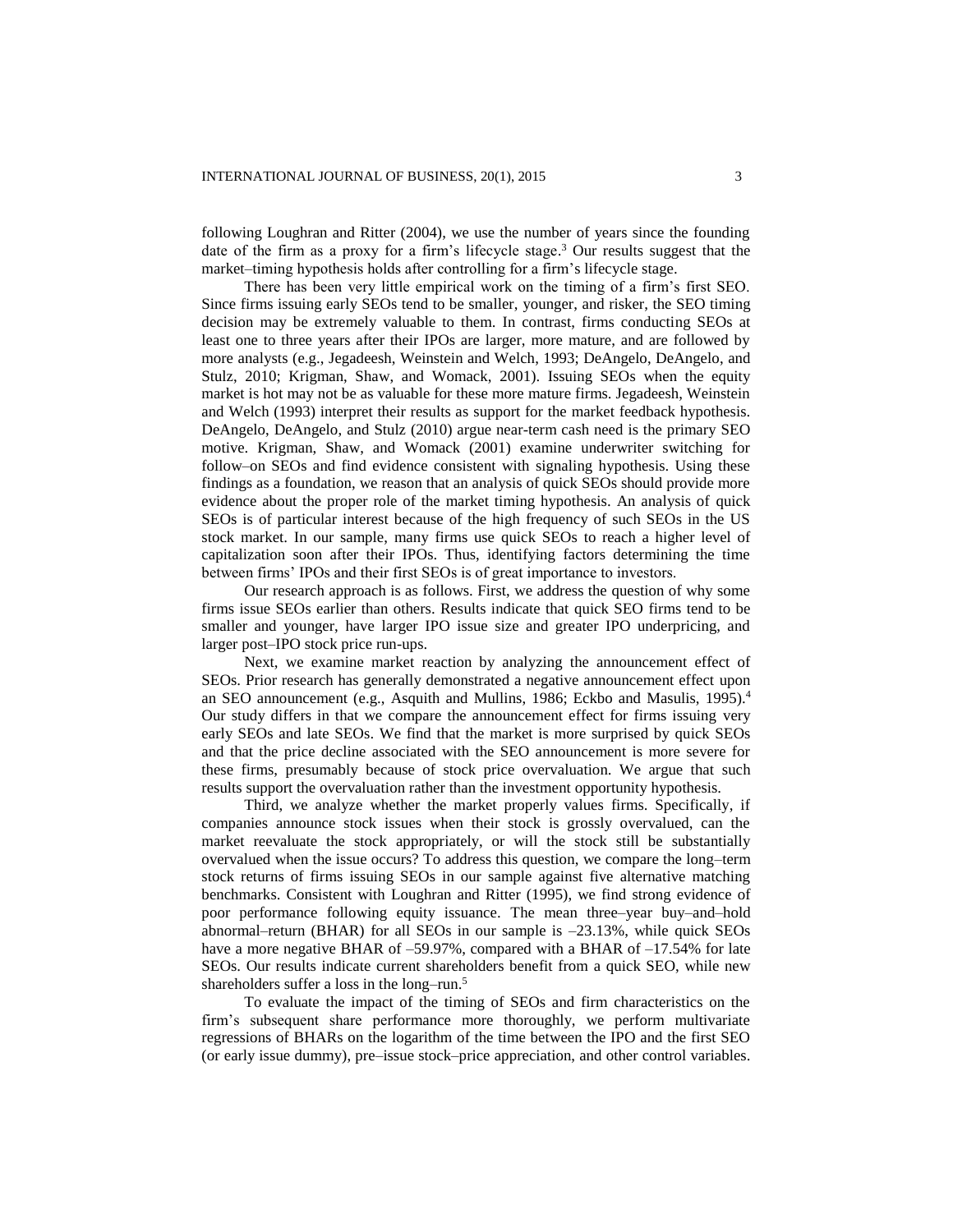We find that firms' three–year BHARs are positively related to the logarithm of the time between IPO and the first SEO (or negatively related to the early issue dummy), which provides evidence for the poorer long–run performance of quick SEOs.

Beyond the buy–and–hold returns approach, we employ two additional procedures to examine the underperformance of firms conducting quick SEOs. The first procedure uses a time–series of cross–sectional regressions on monthly individual firm returns. The results suggest that firms conducting new issues underperform by 41.5 basis points per month, and firms conducting quick SEOs underperform by 111 basis points per month.<sup>6</sup> This evidence suggests that firms conducting quick SEOs experience more severe underperformance.

The second procedure is the calendar–time portfolio analysis. We regress portfolio excess returns on Fama–French's three factors and report the "alphas," which measure the monthly abnormal returns associated with the SEO announcement. In the three–factor regressions, the alphas of non–issuers are larger than the alphas of issuers. For all issuers, the alpha of issuers conducting a late SEO significantly exceeds that of issuers conducting an early SEO. These results also support the overvaluation hypothesis.

We also consider the market feedback hypothesis as an alternative to market timing. This hypothesis implies that investments increase with aftermarket returns. Hence, firms issuing early SEOs should have higher investment rates. Hovakimian and Hutton (2010) examine repeat SEOs and document a positive relationship between the first year post–issue returns and the likelihood of a follow–on equity issuance. They interpret their results as most consistent with the market feedback hypothesis: that a high post–issue return encourages managers to increase the firm's investment because the marginal return to the project is high. We test this hypothesis by estimating regressions of investment on aftermarket returns, an SEO within six months of IPO dummy, as well as the interaction variables between aftermarket returns and the six months dummy. Our estimation results are inconsistent with the market feedback hypothesis.

Finally, we examine whether the timing of an SEO affects post–issue operating performance. We find that firms conducting quick SEOs exhibit the most severe decline in operating performance among all the issuing firms. As the inflated stock price cannot be sustained following the IPO, the returns decline, reflecting poor operating performance. This finding is also consistent with the overvaluation hypothesis.

The rest of the paper is organized as follows. Section II describes our hypotheses and data, Section III discusses the methodology for measuring SEO underperformance, Section IV presents the main results, Section V provides robustness checks, and Section VI summarizes.

#### **II. HYPOTHESES AND DATA**

#### **A. Hypotheses**

The market feedback hypothesis states that high stock returns signal high marginal returns to the projects, which in turn, encourage managers to increase investment by raising additional capital. The hypothesis therefore predicts: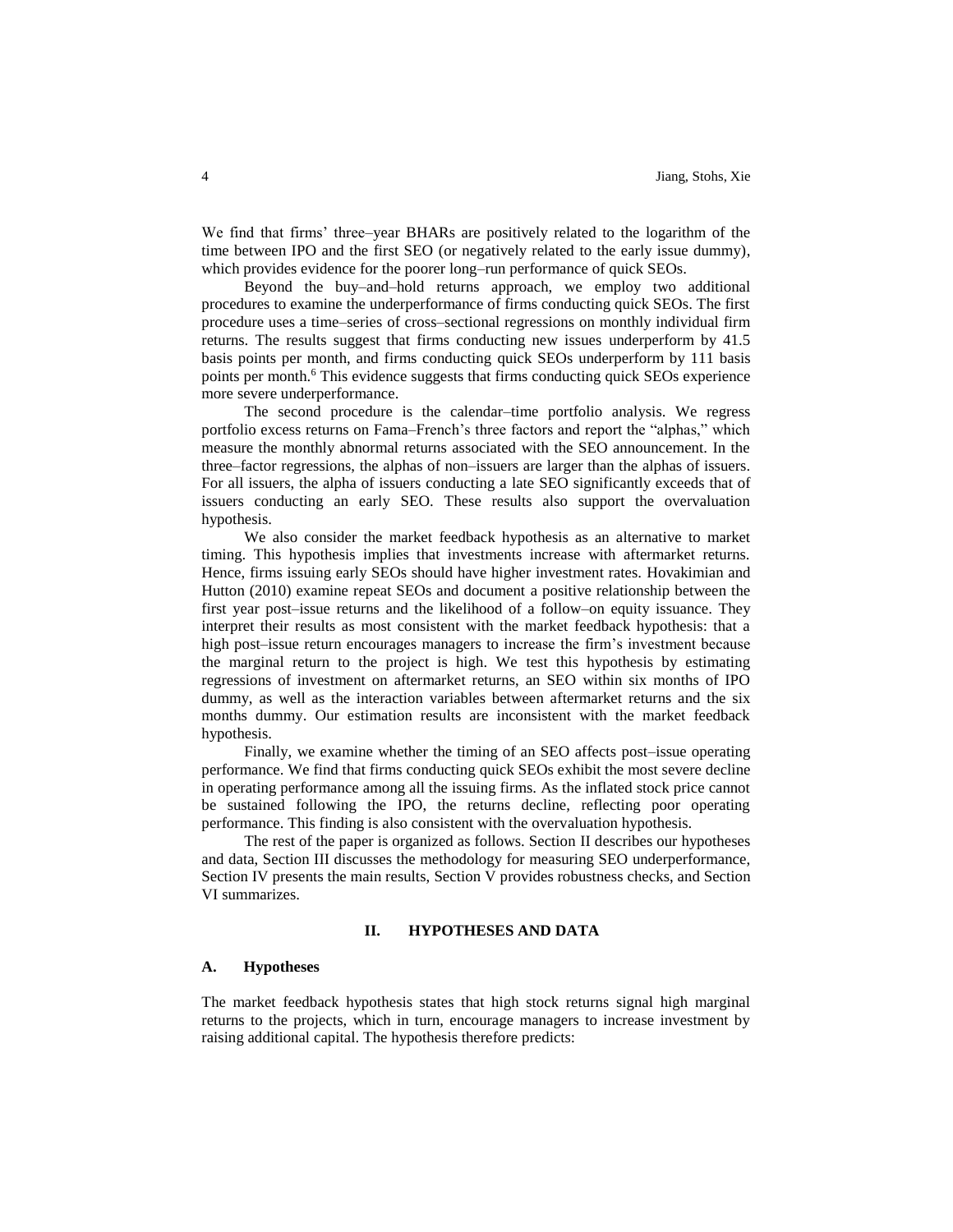H1: Firms with higher aftermarket returns are more likely to issue SEOs earlier than firms with lower aftermarket returns.

Intuitively, firms with high aftermarket returns are high quality firms with good investment opportunities. It is more costly for high–quality firms to defer their investments in new projects than it is for low quality firms.

H2: The market reacts less unfavorably to the announcement of quick SEOs.

If firms with good investment opportunities are more likely to issue quick SEOs, the market should be less surprised at SEO announcements by these firms.

H3: Firms conducting quick SEOs exhibit relatively better long–run stock performance.

If firms that issue quick SEOs are high–quality firms with good investment opportunities, then these firms will exhibit better long–run stock performance after the issue.

H4: Investment rates are higher for firms that issue SEOs shortly after IPOs.

High aftermarket returns encourage managers to increase the firm's investments because the marginal return to the project is high. Thus, the investment rates should be higher for quick SEOs.

H5: Firms conducting quick SEOs exhibit stronger post–issue operating performance.

The overvaluation hypothesis, in contrast, states that firms issue equity when they believe their stock prices are overvalued relative to management's private information. Thus, market timing hypothesis predicts:

H1a: Firms with higher aftermarket returns are more likely to issue quick SEOs than firms with lower aftermarket returns.

Under the overvaluation hypothesis, if managers believe their stocks are overvalued, they tend to issue quick SEOs to exploit "windows of opportunity" in ways that benefit existing shareholders.

H2a: The market reacts more unfavorably to the announcement of quick SEOs.

The market treats the SEO announcement shortly after an IPO less favorably because such equity issuances might signal a greater degree of stock price overvaluation.

H3a: Firms issuing quick SEOs experience poorer long–run stock performance.

If the stock prices of firms issuing quick SEOs are even more significantly overvalued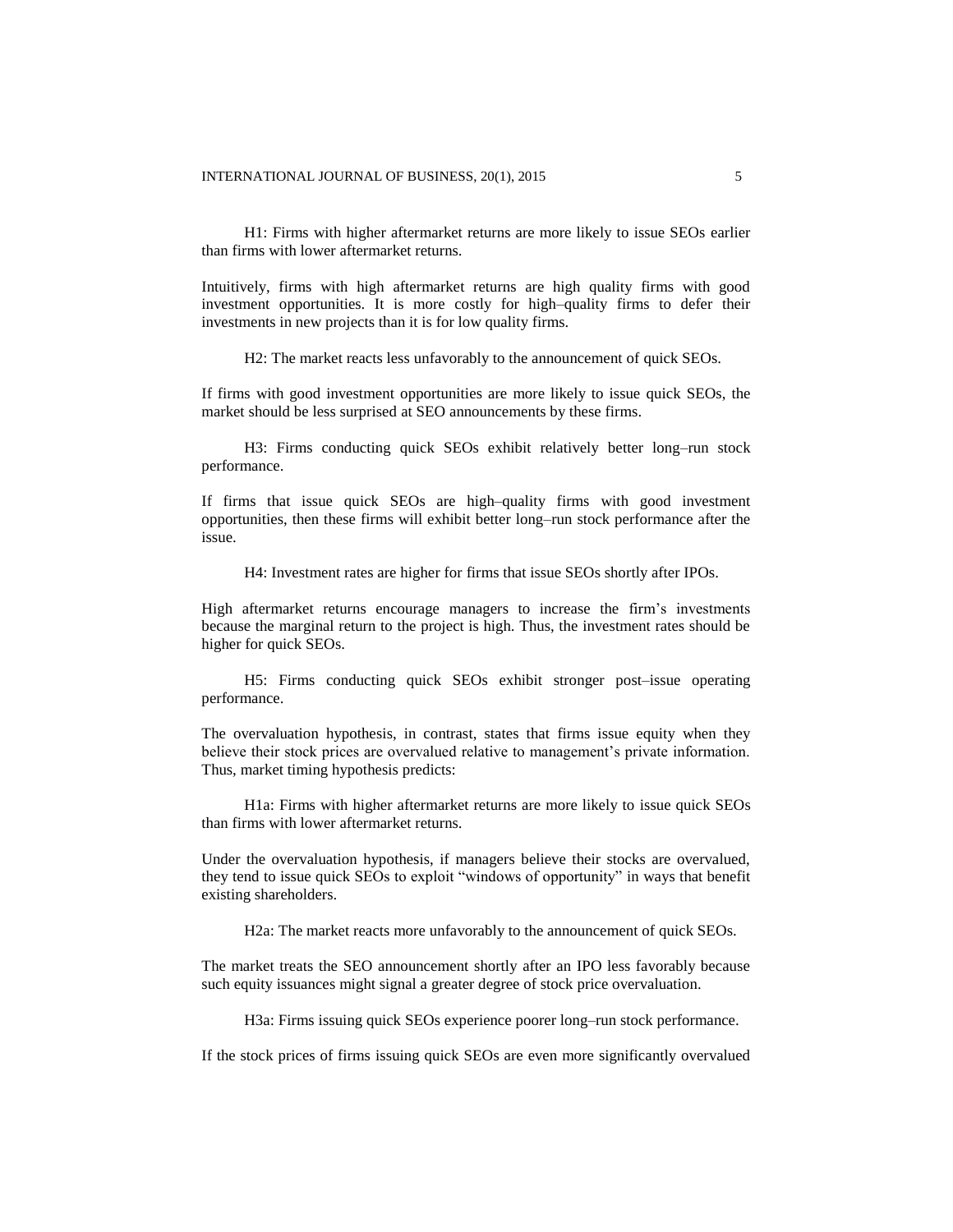than the others, then the poorer long–run performance is merely a consequence of the market's failure to incorporate all the information. The stock is still substantially overvalued when the issue occurs.

H4a: Investment rates are not necessarily higher for firms that issue quick SEOs.

If a firm's equity issuance decision is driven by overvaluation rather than good investment opportunities, investment rates may not be higher for firms issuing quick SEOs.

H5a: Firms conducting quick SEOs exhibit no better or even worse post–issue operating performance.

The rationale behind this proposition is that after the issue, as the inflated stock price cannot be sustained, the returns may decline, reflecting poor operating performance.

#### **B. Data**

We use Thomson Financial's SDC Global New Issues database to identify firms that conduct IPOs during 1970–2006, and then select the first–time SEOs by these firms for the same time period. Our ending date is restricted to 2006 so that we have available data from CRSP to compute long–run returns. Our sample IPOs satisfy the following criteria: (1) include only common share offers listed on NYSE (the New York Stock Exchange), AMEX (the American Stock Exchange) or NASDAQ; (2) exclude IPOs with offer price  $\leq$  \$5<sup>7</sup>; (3) exclude IPOs with gross proceeds (in real 1984 dollar) less than \$1 million; (4) exclude financial companies, such as banking, insurance and REITs (SIC codes between 6000–6999) and utility companies (SIC codes 4900–4949); (5) exclude unit offers, spinoffs, carve–outs, rights, and shelf offerings $s$ ; (6) include only firms with stock return data available in CRSP after the issue, and with financial data available in COMPUSTAT, and (7) exclude firms with a market cap of less than \$10 million at the time of issue during 1970–2006 to minimize the influence of outliers in the analysis. The resulting sample consists of 1,610 first time SEOs.

Table 1 reports summary statistics of firm characteristics and other main explanatory variables used in the paper, with more complete definitions and the COMPUSTAT origins of data presented in the Appendix. ΔT is the number of calendar days between IPO and the first SEO. The median value of ΔT is about one and half years (496 days). Under IPO is IPO underpricing, defined as the difference between the first day post–issue price and the IPO offer price divided by the offer price, with a median underpricing of 8.93%. AB RET 20 is the abnormal return over the period from trading day 1 to trading day 20 after the IPO date, with a median of 3.79%. AB RET 40 is the abnormal return over the period from trading day 21 to trading day 40 after the IPO date. The median abnormal return 20 days before SEO issues is 3.59% (not presented in Table 1), indicating the fact that SEO firms experience strong price run– ups prior to the issue. SEO AR is the SEO 3–day announcement period abnormal return, calculated over the event days  $-1$ , 0, and  $+1$ . The median SEO AR equals  $-3.40\%$ .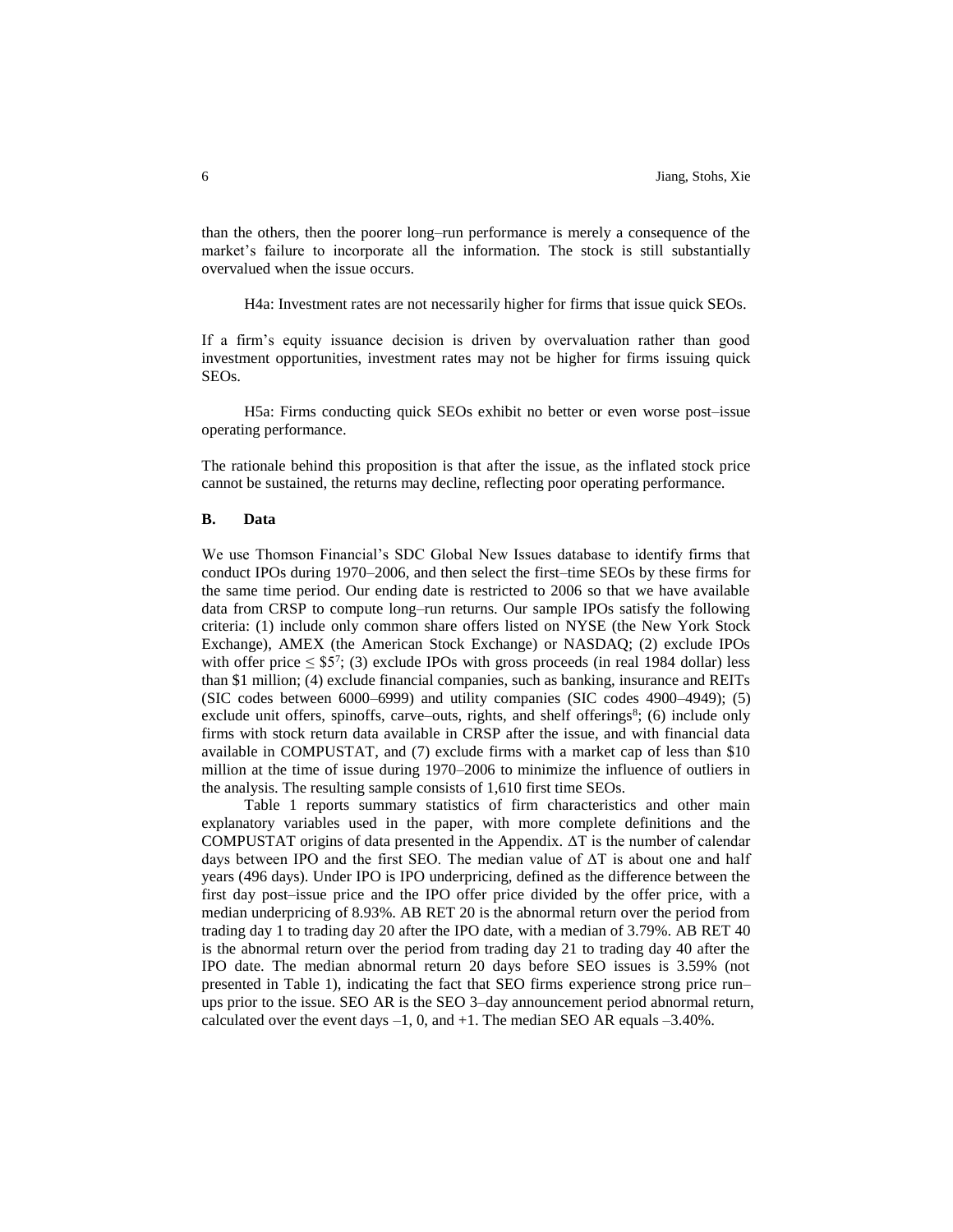| Description             | Mean     | Median   | Min.       | Max      | Std. Dev. | N    |
|-------------------------|----------|----------|------------|----------|-----------|------|
| Market value (\$M)      | 694.49   | 277.73   | 10.02      | 40098.59 | 2101.12   | 1610 |
| Total Assets (\$M)      | 405.55   | 162.18   | 5.62       | 22384.00 | 1040.07   | 1610 |
| Book-to-market<br>(B/M) | 0.47     | 0.38     | $-0.06$    | 2.11     | 0.38      | 1610 |
| Tobin's Q               | 2.58     | 1.91     | 0.66       | 11.08    | 1.89      | 1610 |
| <b>ROA</b>              | 0.06     | 0.12     | $-1.00$    | 0.43     | 0.24      | 1598 |
| CAP EXP RATIO           | 0.09     | 0.06     | 0.00       | 0.47     | 0.09      | 1589 |
| FCF (\$M)               | $-0.03$  | 0.13     | $-5.69$    | 1.42     | 0.78      | 1610 |
| IPO SIZE (\$M)          | 53.61    | 32.90    | 1.60       | 2745.50  | 96.16     | 1610 |
| SEO SIZE (\$M)          | 82.45    | 50.70    | 0.70       | 1292.20  | 110.39    | 1610 |
| <b>SEO/IPO</b>          | 2.03     | 1.54     | 0.23       | 11.72    | 1.80      | 1610 |
| <b>SEO/MV EO</b>        | 0.28     | 0.18     | 0.02       | 2.42     | 0.36      | 1610 |
| $\Delta T$ (days)       | 898.67   | 496.00   | 64.00      | 9290.00  | 1051.48   | 1610 |
| <b>UNDER IPO</b>        | 21.65%   | 8.93%    | $-22.79%$  | 458.41%  | 41.79%    | 1608 |
| AB RET 20               | 6.44%    | 3.79%    | $-95.18%$  | 176.09%  | 21.64%    | 1610 |
| AB RET 40               | 3.94%    | 2.43%    | $-72.05%$  | 119.10%  | 18.45%    | 1610 |
| <b>SEO AR</b>           | $-3.46%$ | $-3.40%$ | $-40.00\%$ | 49.39%   | 7.48%     | 1610 |
| AGE                     | 16.38    | 10.00    | 1.00       | 166.00   | 19.45     | 1591 |
| <b>SECOND</b>           | 0.34     | 0.00     | 0.00       | 1.00     | 0.47      | 1610 |
| <b>IPORANK</b>          | 2.98     | 0.00     | 0.00       | 9.00     | 3.73      | 1610 |
| <b>SEORANK</b>          | 3.26     | 0.00     | 0.00       | 9.00     | 3.85      | 1610 |
| <b>SWITCHBETTER</b>     | 0.18     | 0.00     | 0.00       | 1.00     | 0.38      | 1610 |
| <b>INTEGER IPO</b>      | 0.79     | 1.00     | 0.00       | 1.00     | 0.41      | 1610 |
| <b>INTEGER SEO</b>      | 0.41     | 0.00     | 0.00       | 1.00     | 0.49      | 1610 |

**Table 1** Descriptive statistics for sample SEO firms (first time SEOs)

Note: The sample consists of all 1,610 firms listed on NASDAQ, AMEX, or NYSE that conducted both IPO and (first time) SEO during calendar years from 1970–2006, after applying our sample screening criteria. Market value is price multiplied by the number of shares outstanding. B/M is the ratio of book value of equity to market value of equity. Tobin's Q is the ratio of total market value of assets to total book value of assets. ROA is the OIBD (Operating Income before Depreciation) normalized by total assets. CAP EXP RATIO is capital expenditure to total assets. FCF is the free cash flow, defined as net income after tax plus depreciation less common and preferred dividends, deflated by the firm's beginning–of–year capital. IPO SIZE is the amount of capital raised in the IPO. SEO SIZE is the amount of capital raised in the first SEO. SEO/IPO is SEO size as a fraction of capital raised in the IPO. SEO/MV EQ is SEO size as a fraction of market value of equity. ΔT is the number of calendar days between IPO and the first SEO. UNDER IPO is IPO underpricing, defined as the difference between the first post–issue price and the IPO offer price divided by the offer price. AB RET 20 is the abnormal return over the period from trading day 1 to trading day 20 after the IPO date. AB RET 40 is the abnormal return over the period from trading day 21 to trading day 40 after the IPO date. SEO AR, the SEO 3–day announcement period abnormal return, is calculated using market model over the event days –1, 0 and +1, where day 0 is the filing date. AGE is the number of years since the founding date of the firm to the year issuing the SEO. SECOND is a dummy variable equal to one if the percentage of secondary shares offered in an SEO is greater than 50 percent of total offerings. IPORANK is the underwriter reputation ranking at the time of the IPO. SEORANK is the underwriter reputation ranking at the time of the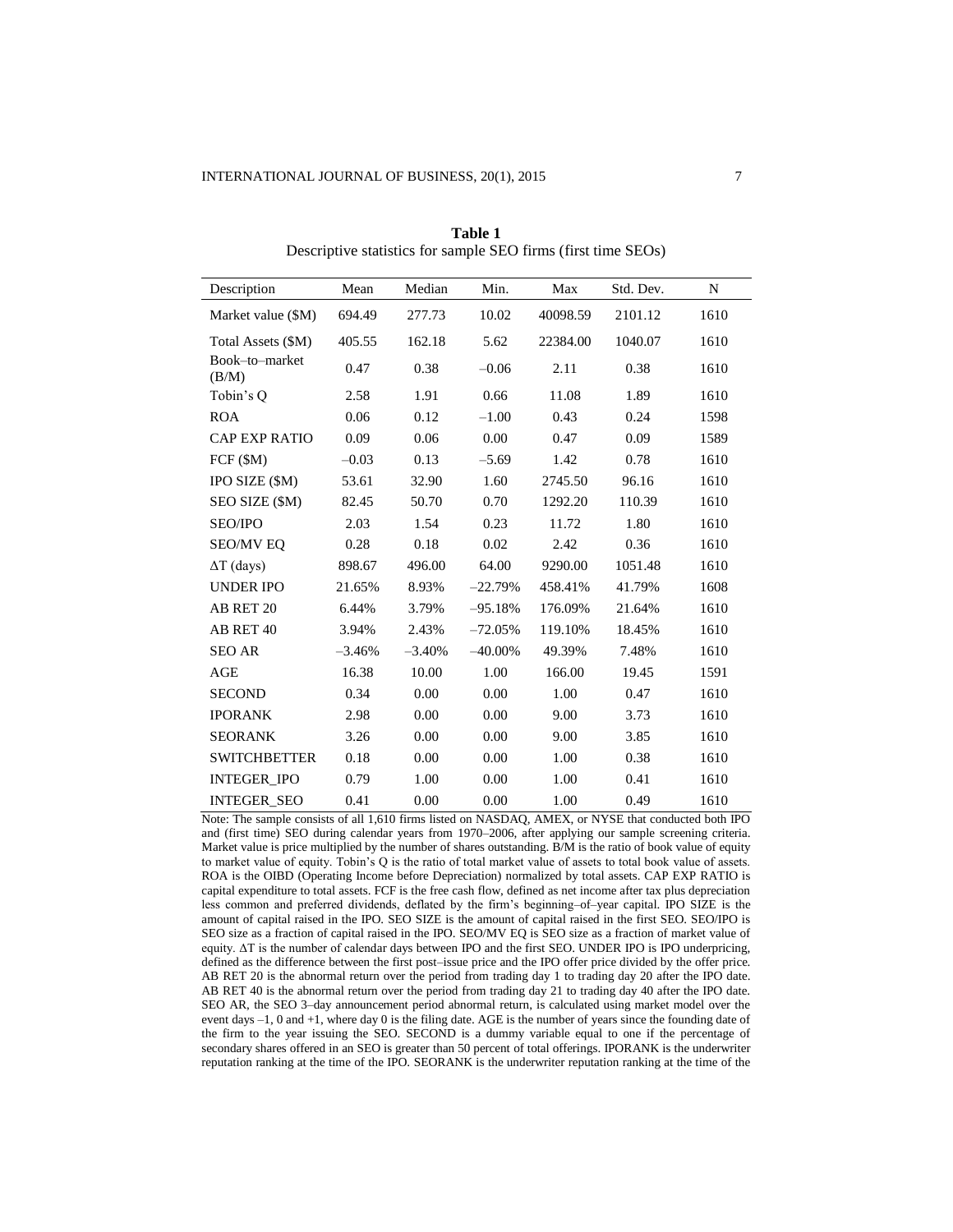SEO. SWITCHBETTER is a dummy variable that equals one if the SEO underwriter is ranked higher than the IPO underwriter. INTEGER\_IPO is a dummy variable equal to one if IPO offer price is an integer. INTEGER\_SEO is a dummy variable equal to one if SEO offer price is an integer. All ratio variables are winsorized at the top and bottom 1%.

Table 1 also reports firm characteristics traditionally used to identify market timing. The median market value of equity for our SEO sample is \$277.73 million. The mean is larger at \$694.49 million, indicating skewness of distribution. Our sample firms have a median Tobin's Q of 1.91, which suggests that the typical SEO firm is profitable and has valuable growth opportunities. Finally, firms that issue SEOs on average raise 2.03 times as much capital through SEOs as they raise from their IPOs (measured by SEO/IPO).

We distinguish primary share offerings and secondary share offerings for the sample. For SEO issues, the shares offered may include pure primary shares (newly created shares that generate proceeds for the firms), pure secondary shares (insider's shares that do not increase the cash holdings of firms) or a mix of both. In the unreported univariate analysis, we find that for early issuers, 18% (39 firms) are pure secondary offerings, 69% (147 firms) are mixed offerings (60% of which (89 firms) with primary shares less than 50% of total offers); for late issuers, 13% are pure secondary offerings, 54% are mixed offerings (32% of which with primary shares less than 50% of total offers). We define pure secondary offerings or mixed offers with secondary shares greater than 50% as "second". For early issuers, 60% of firms are "second", and for late issuers, 30% of firms are "second". The difference is significant at the 1% level. Table 1 shows that for the overall sample, 34 percent of the first time SEO issues are dominated by secondary offerings.

Krigman, Shaw, and Womack (2001) examine underwriter switching for follow– on SEOs and document that SEO firms often switch to underwriters with a higher reputation and more analyst coverage. To control for the potential issue of underwriter quality on very quick SEOs, we construct several variables relating to the underwriters' reputation (IPO underwriter reputation, SEO underwriter reputation, and whether firms switch to better ranked underwriters in their first SEOs) to proxy for information asymmetry in share offerings. We use the Carter-Manaster (CM) ranking, which is based on an underwriter's relative position in IPO/SEO tombstone announcements. This measure is developed by Carter and Manaster (1990) and extended by Carter, Dark, and Singh (1998) and Loughran and Ritter  $(2004)$ .<sup>9</sup> We find that the reputation of SEO underwriters (SEORANK) is on average higher than that of IPO underwriters (IPORANK). About 18 percent of firms in our sample switched to better ranked underwriters for their SEOs (SWITCHBETTER).

It is argued that the integer offer price of IPO or SEO may serve as a measure of uncertainty as investment bankers are more likely to settle for an integer price if they cannot discover the true intrinsic price of an offer. Mola and Loughran (2004) argue that integer price clustering provides evidence that reputable investment banks use their influence to extract rents from issuing firms. Bradley et al (2004) find that IPOs with integer offer prices experience higher underpricing. Table 1 shows that 79 percent of our sample firms issued IPOs with integer offer prices (INTEGER\_IPO), and 41% of them issued SEOs with integer offer prices (INTEGER\_SEO).

Figure 1 presents the number of SEOs in our sample by year and the proportion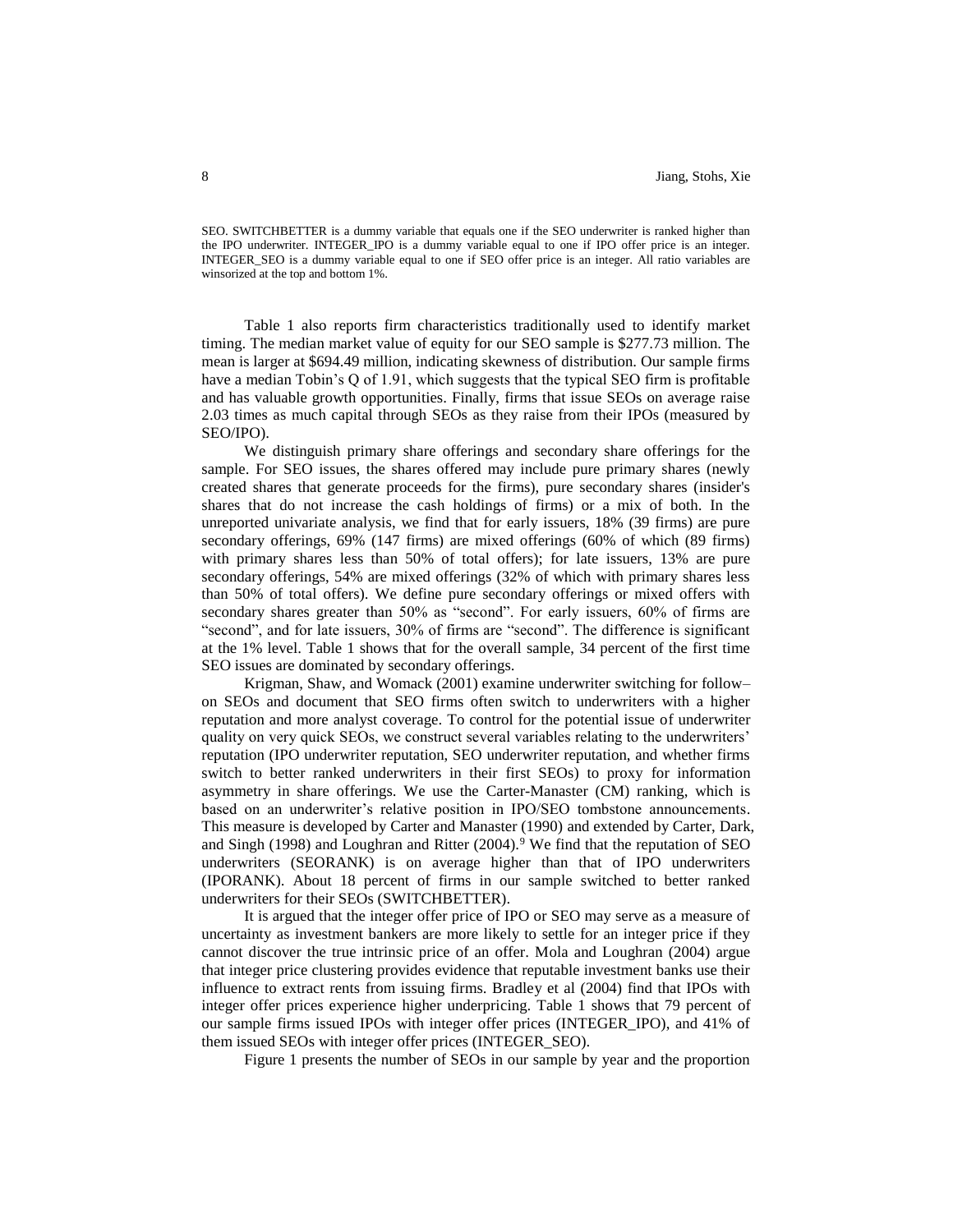of quick SEOs. The volume of SEOs displays large variations over time, with the period 1991–2000 being the "hot" issue period, and we observe a higher proportion of quick SEOs during this period as well. Quick SEOs account for 10%–30% of all SEOs during this hot issue period.



**Figure 1** Number of first SEOs by year and the proportion of quick SEOs by year

# **III. MEASURING SEO UNDERPERFORMANCE**

We use three procedures to examine the underperformance of seasoned equity offerings. The first procedure is the BHAR analysis. The second procedure uses a time–series of cross–sectional regressions on monthly returns. The last procedure is the Fama–French three–factor regressions.

#### **A. Buy–and–hold Abnormal Returns**

Extensive literature exists about long–run stock performance following corporate events, yet long–term studies on stock returns remain controversial. We follow Billett, Flannery, and Garfinkel (2005) in calculating the BHAR  $as<sup>10</sup>$ :

$$
\mathbf{R}_{i,T} = \left[ \prod_{t=1}^{T} (1 + \mathbf{R}_{i,t}) - 1 \right] \times 100\%, \qquad (1)
$$

where  $R_{i,t}$  is the daily return for firm i, T is the number of trading days in the three–year window following the issue, and  $R_{i,T}$  is the cumulative holding period return.

 For each issuing firm, we select five separate sets of matching non–issuing firms, following Vijh's procedure (1999).<sup>11</sup> We discuss the results based on the last set, where non-issuing firms are matched by size, industry and book–to–market ratio.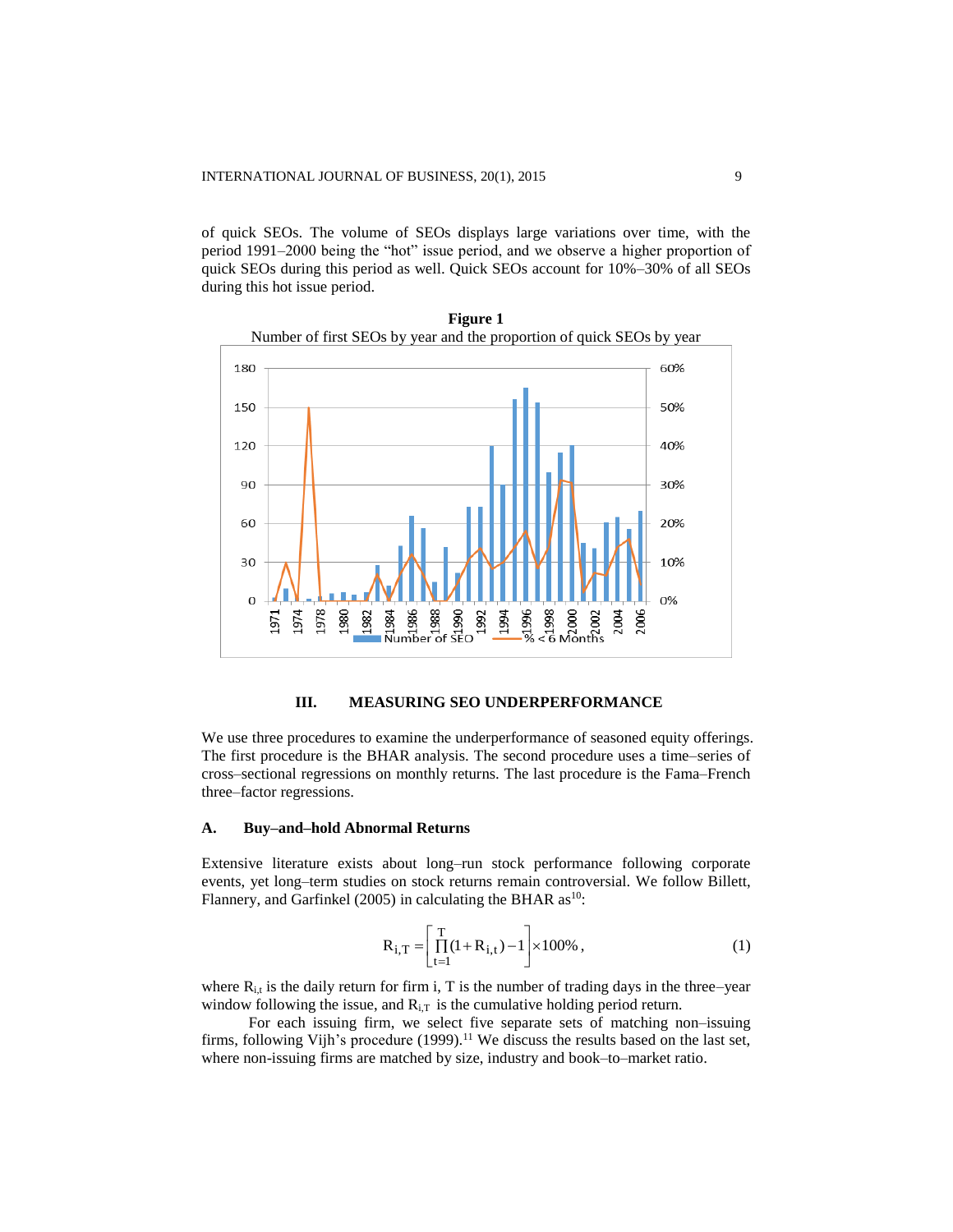#### **B. Cross–sectional Regressions on Monthly Returns**

Our second procedure for measuring SEO underperformance uses a time–series of cross–sectional regressions based on monthly individual firm returns. We run cross– sectional regressions on all firms listed on NASDAQ, AMEX, or NYSE during 1970– 2006 as follows:

$$
r_{it} = a + b \ln MV_{it} + c \ln B/M_{it} + dISSUE_{it} + eISSUE6month_{it} + \varepsilon_{it},
$$
 (2)

where lnMV is the natural logarithm of the market value of equity ( $MV \tEQ$ ), lnB/M is the natural logarithm of the ratio of the book value of equity to the market value of equity, and the book value is the book value of equity for the most recent fiscal year end. ISSUE is a dummy variable which equals one if a company conducted at least one public equity offering (SEO or IPO) within the 60 months preceding a given June 30th. ISSUE6month is a dummy variable which equals one if a company conducted an SEO within six months of its IPO. The dependent variable is the monthly percentage of stock returns. This procedure allows us to test whether there is an independent "new issues effect" and whether firms conducting quick SEOs experience more severe underperformance.

#### **C. Fama–French Three–factor Regressions**

Our third approach is to compute the calendar time abnormal return and compare it with the buy–and–hold abnormal returns. Barber and Lyon (1996), Kothari and Warner (1997), and Lyon, Barber, and Tsai (1999) suggest that unbiased statistical significance levels are difficult to compute using buy–and–hold returns. Consequently, long–run returns are commonly computed using the Fama and French (1993) three–factor time– series model:

$$
(Rpt - Rft) = a + b(Rmt - Rft) + sSMBt + hHMLt + \varepsilont , \t(3)
$$

where  $R_{pt}$  is the equally weighted portfolio returns of sample firms in month t;  $R_{mt}$  is the return on the equally–weighted index of NYSE, AMEX, and NASDAQ stocks in month t;  $R_{ft}$  is the three–month T–bill yield in month t;  $SMB_t$  is the return on small firms minus the return on large firms in month t, and  $HML<sub>t</sub>$  is the return on high book– to–market stocks minus the return on low book–to–market stocks in month t. The intercepts from these regressions are interpreted as abnormal returns. Abnormal returns will be associated with the event studied if the intercepts in the regressions are economically and statistically significant.

#### **IV. RESULTS**

#### **A. Why Do Some Firms Return to the Equity Market Earlier Than the Others?**

We begin our analysis by examining why some firms return to the equity issue market earlier than the others. Results are presented in Table 2. We first focus on what kind of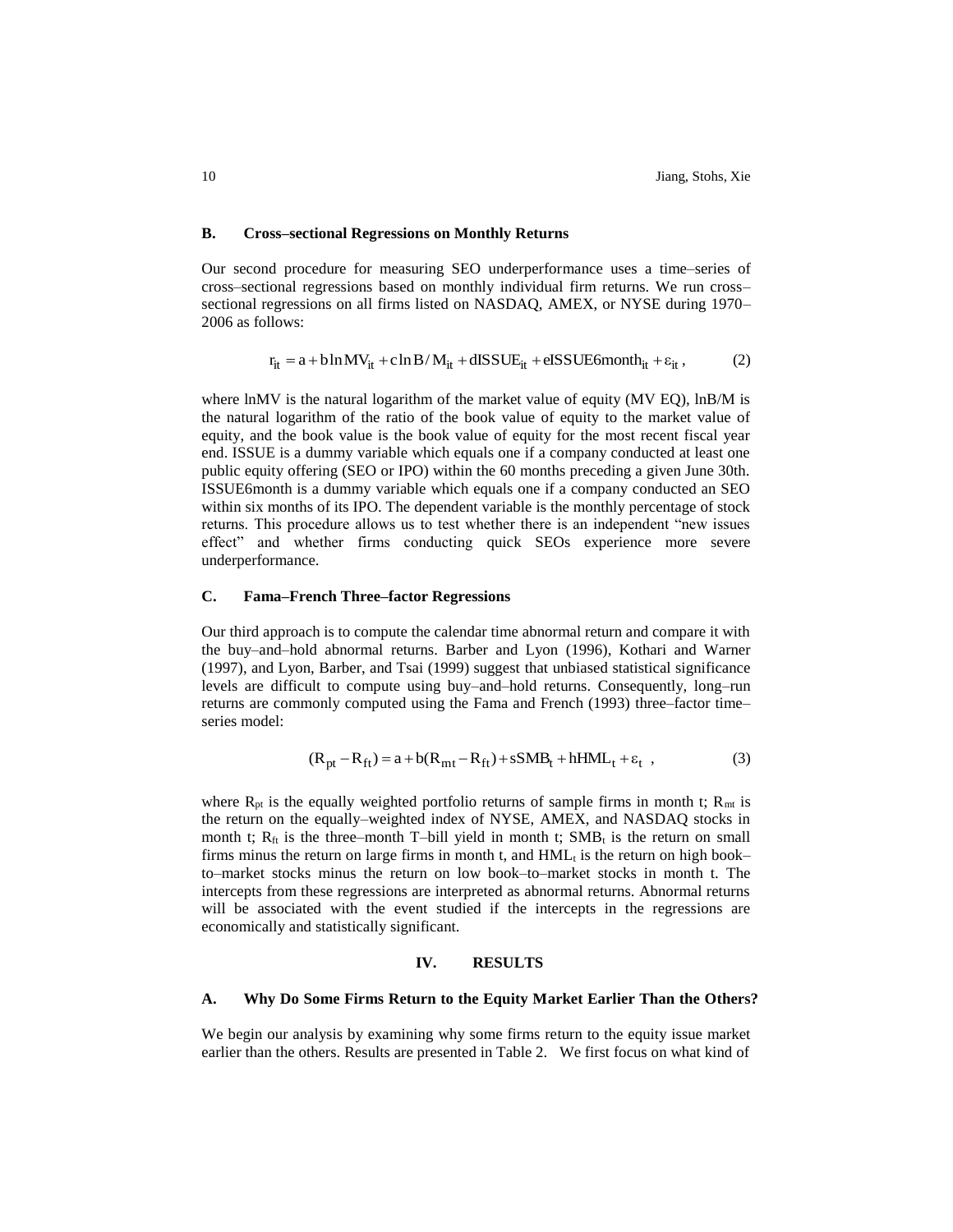|                                |                    | Ln ∆T                                      |                                           |             | Likelihood of a Quick SEO                              |                                           |
|--------------------------------|--------------------|--------------------------------------------|-------------------------------------------|-------------|--------------------------------------------------------|-------------------------------------------|
|                                | $(1970 -$<br>2006) | Full Sample Subsample 1<br>$(1990 - 2006)$ | Subsample 2<br>(exclude<br>bubble period) |             | Full Sample Subsample 1<br>$(1970-2006)$ $(1990-2006)$ | Subsample 2<br>(exclude<br>bubble period) |
| <b>UNDER IPO</b>               | $-0.267***$        | $-0.276***$                                | $-0.503***$                               | $0.447***$  | $0.390**$                                              | $0.902***$                                |
|                                | [0.062]            | [0.062]                                    | [0.120]                                   | [0.123]     | [0.124]                                                | [0.264]                                   |
| Ln IPO                         | $-0.214***$        | $-0.126***$                                | $-0.184***$                               | $0.213***$  | $0.191*$                                               | $0.304**$                                 |
| <b>SIZE</b>                    | [0.039]            | [0.044]                                    | [0.047]                                   | [0.099]     | [0.108]                                                | [0.129]                                   |
| AB RET 20                      | $-0.822***$        | $-0.745***$                                | $-0.721***$                               | $1.483***$  | 1.427***                                               | 1.403***                                  |
|                                | [0.099]            | [0.103]                                    | [0.139]                                   | [0.219]     | [0.225]                                                | [0.336]                                   |
| AB RET 40                      | $-0.544***$        | $-0.491***$                                | $-0.813***$                               | $1.033***$  | $0.947***$                                             | $1.842***$                                |
|                                | [0.110]            | [0.113]                                    | [0.138]                                   | [0.242]     | [0.248]                                                | [0.336]                                   |
| Tobin's Q                      | 0.003              | 0.002                                      | 0.002                                     | $-0.011$    | $-0.012$                                               | $-0.022$                                  |
|                                | [0.008]            | [0.008]                                    | [0.008]                                   | [0.017]     | [0.017]                                                | [0.022]                                   |
| <b>CAP EXP</b>                 | $-0.674***$        | $-0.856***$                                | $-0.671**$                                | $1.060*$    | 0.97                                                   | 0.721                                     |
| <b>RATIO</b>                   | [0.231]            | [0.266]                                    | [0.265]                                   | [0.546]     | [0.631]                                                | [0.683]                                   |
| FCF                            | $-0.013$           | 0.003                                      | $-0.047$                                  | 0.032       | 0.025                                                  | 0.131                                     |
|                                | [0.016]            | [0.017]                                    | [0.034]                                   | [0.039]     | [0.039]                                                | [0.132]                                   |
| Ln(Total                       | $0.173***$         | $0.122***$                                 | $0.184***$                                | $-0.081$    | $-0.076$                                               | $-0.181**$                                |
| Assets)                        | [0.027]            | [0.030]                                    | [0.032]                                   | [0.066]     | [0.070]                                                | [0.084]                                   |
| <b>ROA</b>                     | $-0.123$           | $-0.101$                                   | $-0.009$                                  | $-0.375$    | $-0.39$                                                | $-0.472$                                  |
|                                | [0.111]            | [0.115]                                    | [0.138]                                   | [0.271]     | [0.280]                                                | [0.398]                                   |
| AGE                            | $0.007***$         | $0.006***$                                 | $0.005***$                                | $-0.010***$ | $-0.012***$                                            | $-0.011***$                               |
|                                | [0.001]            | [0.001]                                    | [0.001]                                   | [0.003]     | [0.004]                                                | [0.004]                                   |
| <b>SECOND</b>                  | $-0.294***$        | $-0.347***$                                | $-0.272***$                               | $0.600***$  | $0.582***$                                             | $0.462***$                                |
|                                | [0.049]            | [0.054]                                    | [0.058]                                   | [0.115]     | [0.123]                                                | [0.144]                                   |
| <b>IPORANK</b>                 | $0.052***$         | $0.057***$                                 | $0.060***$                                | $-0.066$ ** | $-0.060**$                                             | $-0.089***$                               |
|                                | [0.009]            | [0.010]                                    | [0.010]                                   | [0.027]     | [0.029]                                                | [0.034]                                   |
| <b>SEORANK</b>                 | $-0.085***$        | $-0.091***$                                | $-0.096***$                               | $0.084***$  | $0.082***$                                             | $0.103***$                                |
|                                | [0.010]            | [0.011]                                    | [0.011]                                   | [0.029]     | [0.030]                                                | [0.036]                                   |
| <b>SWITCHBE</b><br><b>TTER</b> | $0.703***$         | $0.737***$                                 | $0.724***$                                | $-1.015***$ | $-0.918***$                                            | $-0.913***$                               |
|                                | [0.079]            | [0.090]                                    | [0.091]                                   | [0.254]     | [0.264]                                                | [0.291]                                   |
| <b>INTEGER_I</b>               | $-0.048$           | $-0.121**$                                 | $-0.107*$                                 | 0.117       | 0.221                                                  | 0.271                                     |
| PO                             | [0.050]            | [0.059]                                    | [0.058]                                   | [0.139]     | [0.159]                                                | [0.175]                                   |
| Mkt_ret                        | $-0.418$           | $-0.298$                                   | $-0.961**$                                | 1.208       | 0.696                                                  | $2.338*$                                  |
|                                | [0.375]            | [0.458]                                    | [0.482]                                   | [0.946]     | [1.117]                                                | [1.292]                                   |
| Intercept                      | $7.074***$         | 5.604***                                   | 5.489***                                  | $-6.301$    | $-6.194$                                               | $-6.377$                                  |
|                                | [0.969]            | [0.659]                                    | [0.641]                                   | [135.642]   | [119.757]                                              | [123.586]                                 |

**Table 2** Firm characteristics and quick SEO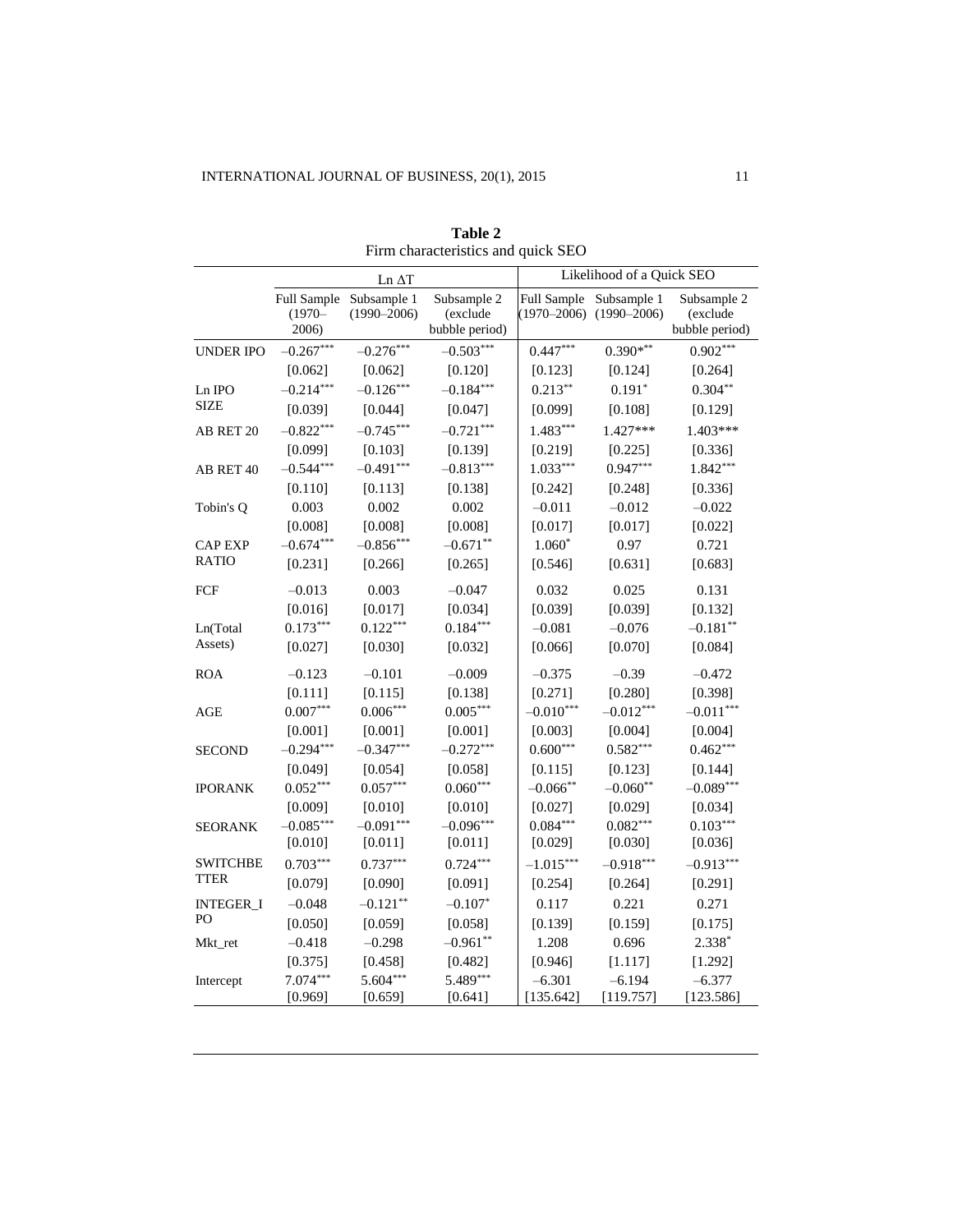| Industry and<br>year<br>dummies        | Not<br>reported | <b>Not</b><br>reported | Not<br>reported | <b>Not</b><br>reported | Not<br>reported | <b>Not</b><br>reported |  |
|----------------------------------------|-----------------|------------------------|-----------------|------------------------|-----------------|------------------------|--|
| Sample size<br>Adjusted $\mathbb{R}^2$ | 1.532<br>0.36   | 1.169<br>0.294         | 1,007<br>0.314  | 1.532                  | 1.169           | 1.007                  |  |
| p-value of regression                  |                 |                        |                 | 0.000                  | 0.000           | 0.000                  |  |

Note: This table reports (1) the cross–sectional regression of the logarithm of time between IPO and the first SEO. The dependent variable is the logarithm of the time between the IPO and the first SEO (Ln ΔT), and (2) probit regression of the factors leading to a quick SEO after IPO. The dependent variable is a dummy variable with value equal to one when an SEO is issued within six months of IPO and zero otherwise. The independent variables include: UNDER IPO is IPO underpricing, defined as the difference between the first post–issue price and the IPO offer price, divided by the offer price. Ln IPO SIZE is the logarithm of IPO size (the amount of equity capital raised in the IPO). AB RET 20 is the abnormal return over the period from trading day 1 to trading day 20 after the IPO date. AB RET 40 is the abnormal return over the period from trading day 21 to trading day 40 after the IPO date. Tobin's Q is the ratio of total market value of assets to total book value of assets. CAP EXP RATIO is capital expenditure scaled by total assets. FCF is the free cash flow, defined as net income after tax plus depreciation less common and preferred dividends, deflated by the firm's beginning–of–year capital. Ln (Total Assets) is the logarithm of the total assets. ROA is the OIBD (operating income before depreciation) normalized by total assets. AGE is the number of years since the founding date of the firm to the year issuing an SEO. SECOND is a dummy variable equal to one if the percentage of secondary shares offered in an SEO is greater than 50 percent of total offerings. IPORANK is the underwriter reputation ranking at the time of the IPO. SEORANK is the underwriter reputation ranking at the time of the SEO. SWITCHBETTER is a dummy variable that equals one if the SEO underwriter is ranked higher than the IPO underwriter. INTEGER\_IPO is a dummy variable equal to one if IPO offer price is an integer. Mkt ret is NYSE/Amex value weighted cumulative return in the prior three months before the SEO. The independent variables also include dummy variables for industry and the year of SEO. Standard errors are listed in brackets. \*, \*\*, and \*\*\* denote significance level at the 10%, 5%, and 1% levels.

firms is more likely to issue SEOs within six months of IPO. To address the concern that the "6 months" classification of "early" issue is "arbitrary," we also use a continuous variable LnΔT, defined as the logarithm of the time between a firm's IPO and its first SEO, as a dependent variable. To address the concern that the IPO/SEO market may have changed over time (Loughran and Ritter, 2004) regarding types of issuers, incentives of issues and market conditions, we run the analyses for both the full sample (1970–2006) and subsample (1990-2006). We also run the regression analyses for the subsample (1990-2006) by excluding the period 1999-2000 to address the concern if our results are driven by the internet bubble period in particular.

Our probit regression shows that firms with larger IPO underpricing (Under IPO) are more likely to conduct an "early" issue. This is consistent with the signaling hypothesis of IPOs by Chemmanur (1993) and Welch (1989), which proposes that firms underprice their IPOs so they can subsequently issue seasoned equity at a favorable price, and can return more quickly to the equity market with SEOs. The coefficients of AB RET 20 and AB RET 40 are also positively significant, suggesting that firms experiencing larger stock price run–ups after the IPO tend to return to the market with SEOs earlier than other firms. Since large pre–issue stock price appreciation signals that the current stock price is overvalued, the above results are consistent with the hypothesis that management uses their private information to time equity offerings to take advantage of the "windows of opportunity."

The associated coefficient estimates on firm size and firm age are all negative, suggesting that larger firms and older firms are less likely to conduct quick  $SEOs$  (t < 6 months following the IPO). We also find that firms with dominating secondary share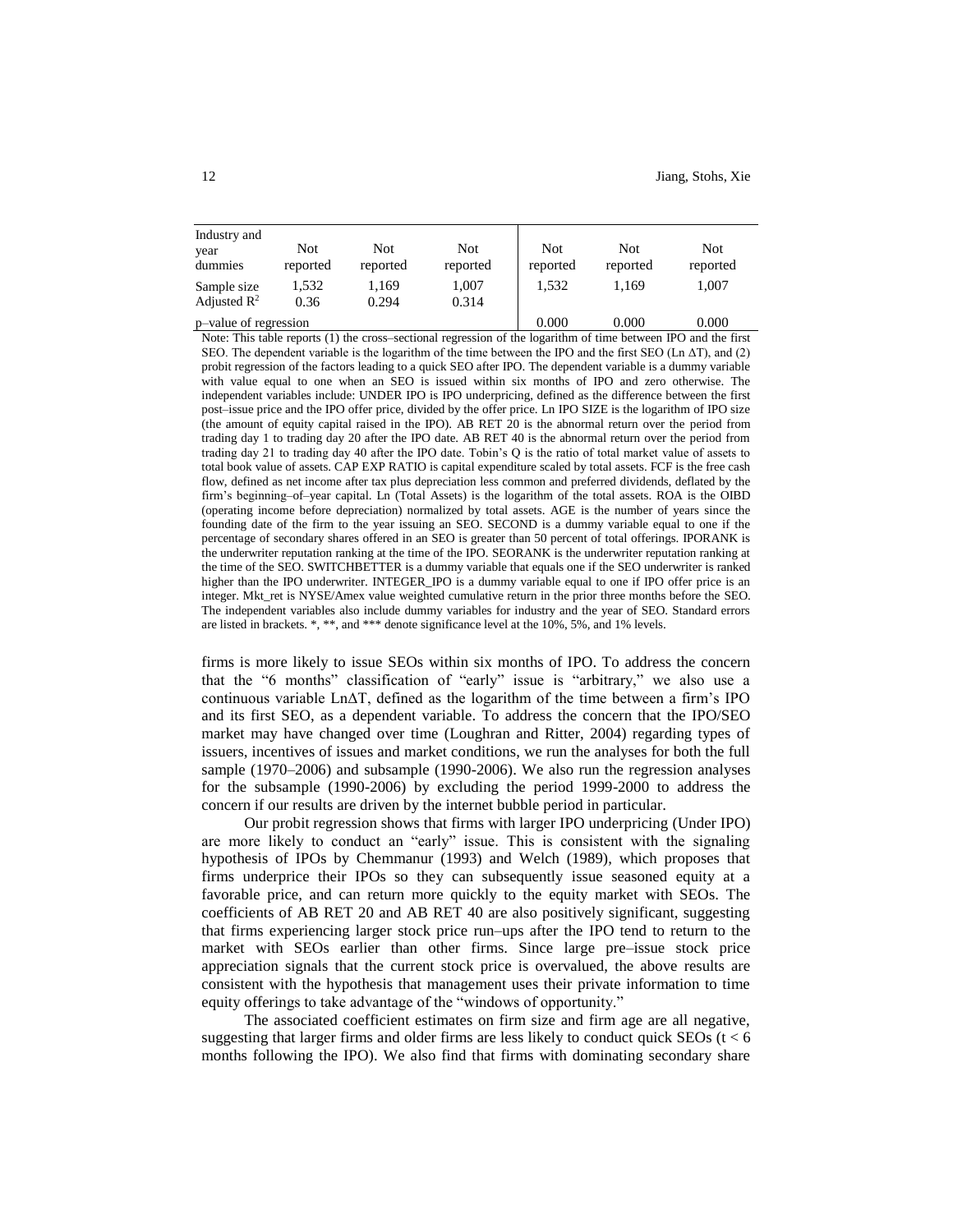offerings are more likely conduct a quick SEO. Regarding the impact of underwriter reputation, the regression shows that firms with better ranked IPO underwriters are less likely, while firms with better ranked SEO underwriters are more likely to issue quick SEOs. In addition, a firm is less likely to launch a quick SEO if the firm chooses to switch to a better ranked underwriter for its SEO.

Similar results are found in regressions on the length of time between an IPO and the first SEO. In addition to taking advantage of overvalued stocks, the results also show that firms with higher expenditure ratios and dominating secondary share offerings return to the equity issuance market more quickly. The results for the subsample (1990–2006) and the subsample excluding the internet bubble period are mostly consistent with the full sample analyses. Overall, we conclude that a firm's decision to issue a quick SEO is explained by market timing rather than broader economic considerations.<sup>12</sup>

#### **B. Market Reaction**

Prior research generally shows a negative announcement effect upon the announcement of an SEO (Loughran and Ritter, 1995; Houston and Ryngaert, 1997; Jegadeesh, Weinstein and Welch, 1993).<sup>13</sup> We extend the existing literature by examining the relations between the timing of SEOs and SEO announcement effects. Specifically, we address whether or not the market is more surprised by firms that conduct quick SEOs. If the market timing hypothesis holds, we expect to find a less favorable market response because an earlier SEO issue may signal a greater degree of stock overvaluation. To address this question, we report the abnormal returns around SEO announcements categorized by length of time since the IPO at the date of the first SEO in Panel A of Table 3.

**Table 3** First time SEO three–day announcement abnormal returns and stock price run–ups

Panel A: Abnormal returns ordered by length of time since IPO at the date of first SEO

| Time $(t)$ between             |       |                | AB RET 20 | AB RET 40 |  |
|--------------------------------|-------|----------------|-----------|-----------|--|
| IPO and SEO                    | N     | $SEOAR$ $(\%)$ | (% )      | $(\% )$   |  |
| $t < 6$ months<br>(1)          | 214   | $-5.79$        | 22.29     | 11.39     |  |
| (2) 6 months $\leq t < 1$ year | 428   | $-3.67$        | 8.38      | 5.91      |  |
| (3) 1 year $\leq t < 2$ years  | 379   | $-2.59$        | 2.59      | 2.40      |  |
| (4) 2 years $\leq t < 3$ years | 185   | $-2.63$        | 2.37      | 0.82      |  |
| (5) 3 years $\leq t < 4$ years | 115   | $-2.82$        | 1.26      | 0.06      |  |
| (6) 4 years $\leq t < 5$ years | 82    | $-3.97$        | 1.75      | 0.63      |  |
| $(7)$ t $\geq$ 5 years         | 207   | $-3.10$        | 1.44      | 1.25      |  |
| Sample Size/Averages           | 1,610 | $-3.46$        | 6.44      | 3.94      |  |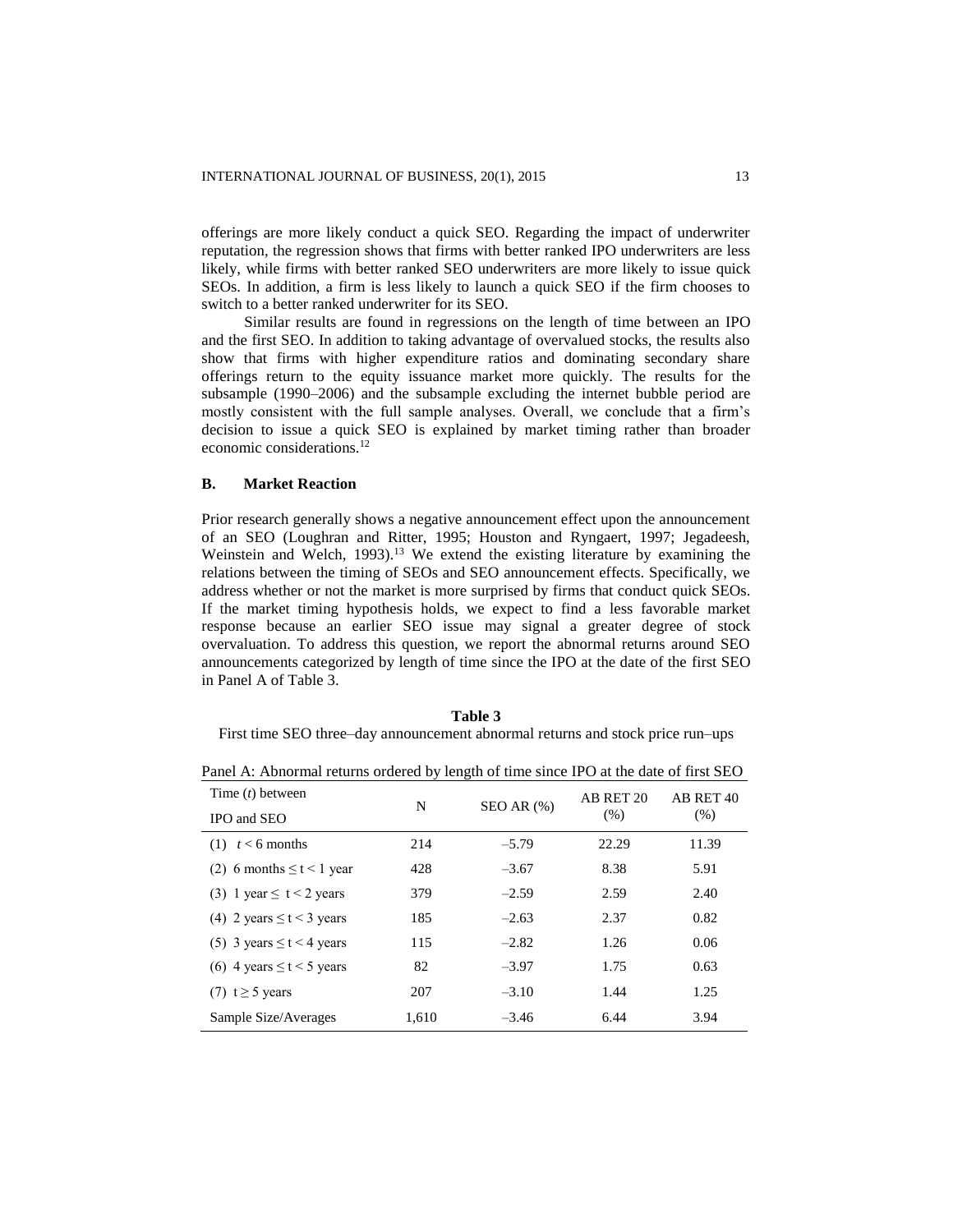|                |         | $< 6$ months |         | $>6$ months |                | Difference Tests<br>$[p - value]$ |
|----------------|---------|--------------|---------|-------------|----------------|-----------------------------------|
|                | Mean    | Median       | Mean    | Median      | $T$ test       | Median Test                       |
| $SEOAR$ $(\%)$ | $-5.79$ | $-5.34$      | $-3.10$ | $-3.17$     | $[0.00]^{***}$ | $[-0.001]^{***}$                  |
| AB RET 20      | 22.29   | 14.63        | 4.01    | 2.43        | $[0.00]^{***}$ | $[<0.0001]$ ***                   |
| AB RET 40      | 11.39   | 11.80        | 2.80    | 1.74        | $[0.00]^{***}$ | $\left[ < 0.0001 \right]$ ***     |

#### Panel B: Difference tests

Note: The SEO AR (3–day announcement period abnormal return) is calculated using standard market model over the event days –1, 0 and +1, where day 0 is the filing date. AB RET 20 is the abnormal return over the period from trading day 1 to trading day 20 after the IPO date. AB RET 40 is the abnormal return over the period from trading day 21 to trading day 40 after the IPO date. They are calculated by subtracting the market index from the returns at time t. *p*–values are in the brackets. \*, \*\*, and \*\*\* denote significance level at the 10%, 5%, and 1% levels.

Consistent with the market timing hypothesis, we find that the price decline associated with SEO announcement is more severe for the group of firms conducting SEOs within six months of their IPOs (with an SEO 3–day announcement period abnormal return of –5.79%). Panel B of Table 3 shows the difference test between the groups of firms issuing "quick SEOs" and firms whose SEO takes place more than six months after an IPO. Based on the t–test and Wilcoxon test, the differences in the SEO 3–day announcement–period abnormal return are statistically significant at the 1% level. Table 3 also shows that among the seven groups of firms classified by the timing of SEOs, the group of firms conducting "quick SEOs"  $(t < 6$  months) experience the largest AB RET 20 (22.29%) and AB RET 40 (11.39%). This finding confirms our results in Table 2, indicating that firms with higher stock price run–ups after the IPO tend to return to the market with an SEO earlier than the others.

To provide an additional test of the hypothesis that the market might be more surprised by SEO announcements shortly after IPOs, we conduct a regression analysis with the dependent variable being the SEO 3–day announcement abnormal returns, and the key independent variables being either an "issuing within dix months" dummy or a continuous variable representing the time difference between IPO and the first SEO (lnΔT). The results are presented in Table 4.

The coefficient of the six month dummy is negative and significant for the full sample and the sub–sample excluding the bubble period, suggesting that the market is more surprised by "quick SEOs" and that the price decline associated with the SEO announcement is more severe for these firms. The interaction between market overvaluation (AB RET 20) and quick SEOs dummy is negative and significant for the full sample period and the subsample period. The decision to issue equity for these firms appears to be driven more by overvaluation rather than by investment opportunities. Hence, there is a more negative market reaction when good motivations are not apparent. The regression with continuous days  $(\ln \Delta T)$  also shows that firms waiting longer to return to equity issue market generally experience higher announcement abnormal returns. In addition, the SECOND dummy shows that SEOs with dominating secondary share offerings tend to experience more negative announcement abnormal returns.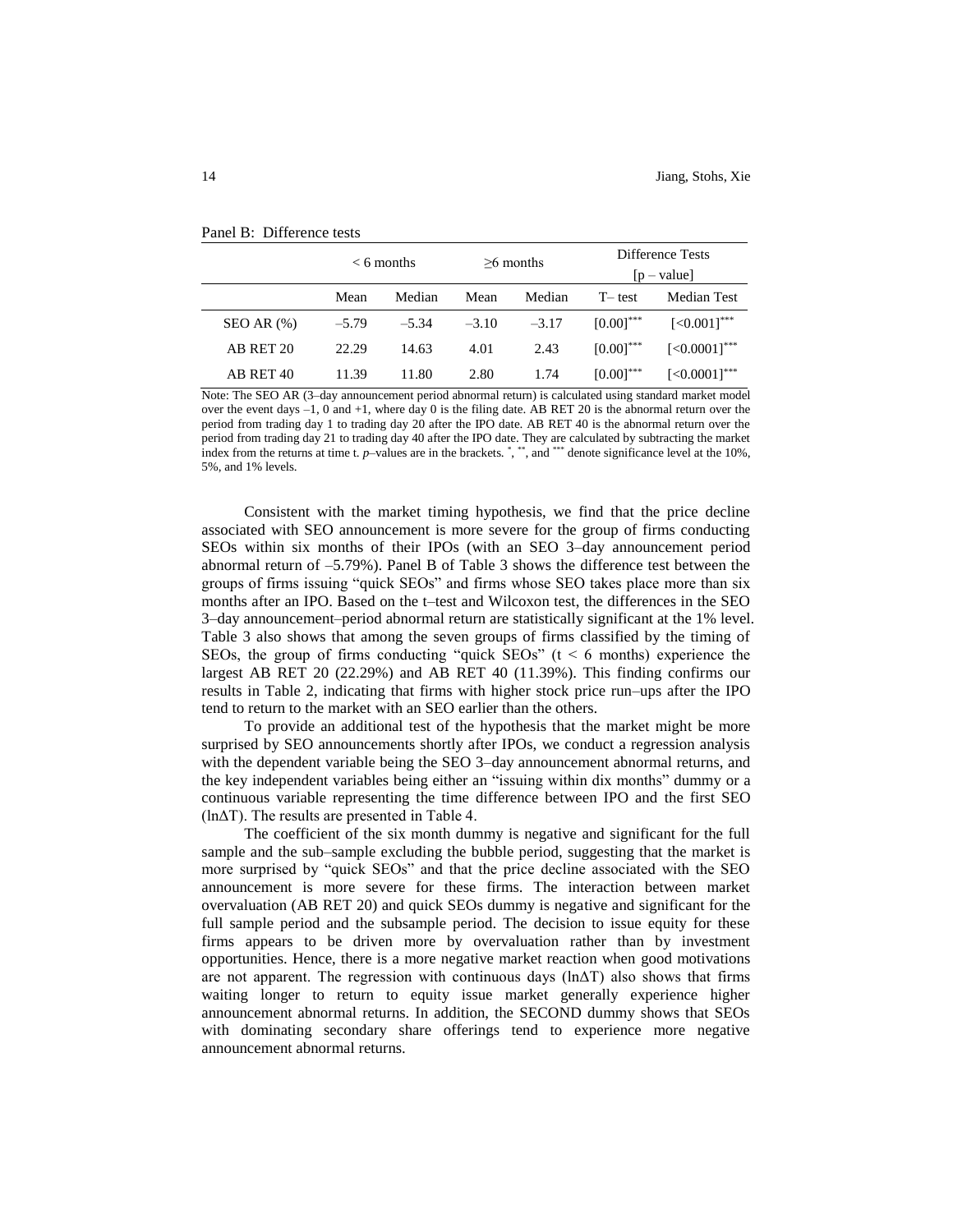|                                       |                             | 6 Months Dummy                             |                                           |                                | Ln $\Delta T$                              |                                           |
|---------------------------------------|-----------------------------|--------------------------------------------|-------------------------------------------|--------------------------------|--------------------------------------------|-------------------------------------------|
|                                       | $(1970 -$<br>2006)          | Full Sample Subsample 1<br>$(1990 - 2006)$ | Subsample 2<br>(exclude<br>bubble period) | $(1970 -$<br>2006)             | Full Sample Subsample 1<br>$(1990 - 2006)$ | Subsample 2<br>(exclude<br>bubble period) |
| <b>UNDER IPO</b>                      | 0.348                       | $-0.092$                                   | 1.33                                      | 0.061                          | $-0.215$                                   | 1.309                                     |
| Ln<br>(SEO/IPO)                       | [0.633]<br>0.061<br>[0.217] | [0.687]<br>0.171<br>[0.269]                | [1.054]<br>0.183<br>[0.284]               | [0.629]<br>$-0.004$<br>[0.220] | [0.685]<br>0.118<br>[0.270]                | [1.054]<br>0.159<br>[0.284]               |
| AB RET 20                             | 0.451                       | $-0.183$                                   | $-0.186$                                  | $-0.306$                       | $-1.168$                                   | $-0.562$                                  |
|                                       | [0.962]                     | [1.111]                                    | [1.384]                                   | [0.909]                        | [1.023]                                    | [1.292]                                   |
| AB RET 40                             | $-0.284$                    | $-1.022$                                   | $-1.231$                                  | 0.219                          | $-0.637$                                   | $-0.941$                                  |
|                                       | [1.064]                     | [1.211]                                    | [1.352]                                   | [1.008]                        | [1.132]                                    | [1.261]                                   |
| 6 months<br>dummy or<br>$Ln \Delta T$ | $-1.482**$<br>[0.664]       | $-1.08$<br>[0.735]                         | $-1.382*$<br>[0.785]                      | $0.400**$<br>[0.177]           | $0.535***$<br>[0.230]                      | $0.528**$<br>[0.245]                      |
| AB RET 20×<br>6 months                | $-5.823**$                  | $-5.762**$                                 | $-2.666$                                  |                                |                                            |                                           |
| (Dummy)<br>AB RET 40×<br>6 months     | [2.758]<br>3.838            | [2.881]<br>2.227                           | [3.733]<br>2.27                           |                                |                                            |                                           |
| (Dummy)<br>Tobin's O                  | [3.127]<br>0.022            | [3.373]<br>$-0.035$                        | [3.734]<br>$-0.065$                       | 0.034                          | $-0.026$                                   | $-0.061$                                  |
| <b>ROA</b>                            | [0.070]                     | [0.073]                                    | [0.077]                                   | [0.070]                        | [0.073]                                    | [0.077]                                   |
|                                       | 1.147                       | 1.331                                      | 1.491                                     | 1.101                          | 1.399                                      | 1.39                                      |
| <b>CAP EXP</b><br><b>RATIO</b>        | [0.965]<br>1.576<br>[1.587] | [1.085]<br>1.155<br>[1.898]                | [1.245]<br>1.158<br>[1.923]               | [0.970]<br>1.456<br>[1.592]    | [1.085]<br>1.089<br>[1.901]                | [1.246]<br>1.081<br>[1.921]               |
| Ln(Total                              | $0.502***$                  | $0.511***$                                 | $0.424**$                                 | $0.490***$                     | $0.484***$                                 | $0.411***$                                |
| Assets)                               | [0.146]                     | [0.172]                                    | [0.180]                                   | [0.146]                        | [0.172]                                    | [0.179]                                   |
| FCF                                   | $-0.08$                     | $-0.09$                                    | 0.125                                     | $-0.077$                       | $-0.095$                                   | 0.122                                     |
|                                       | [0.165]                     | [0.185]                                    | [0.339]                                   | [0.166]                        | [0.186]                                    | [0.339]                                   |
| <b>AGE</b>                            | $-0.001$                    | $-0.005$                                   | $-0.003$                                  | $-0.001$                       | $-0.005$                                   | $-0.003$                                  |
|                                       | [0.007]                     | [0.008]                                    | [0.008]                                   | [0.007]                        | [0.008]                                    | [0.008]                                   |
| <b>SECOND</b>                         | $-0.787**$                  | $-1.054***$                                | $-1.182***$                               | $-0.786**$                     | $-0.939**$                                 | $-1.054**$                                |
|                                       | [0.326]                     | [0.390]                                    | [0.405]                                   | [0.332]                        | [0.405]                                    | [0.418]                                   |
| <b>SEORANK</b>                        | $-0.001$                    | 0.006                                      | 0.027                                     | 0.006                          | 0.013                                      | 0.033                                     |
|                                       | [0.045]                     | [0.054]                                    | [0.056]                                   | [0.045]                        | [0.054]                                    | [0.056]                                   |
| <b>SWITCHBE</b>                       | 0.397                       | 0.513                                      | 0.281                                     | 0.323                          | 0.48                                       | 0.225                                     |
| <b>TTER</b>                           | [0.436]                     | [0.557]                                    | [0.572]                                   | [0.443]                        | [0.560]                                    | [0.574]                                   |
| <b>INTEGER S</b>                      | $-0.227$                    | $-0.361$                                   | $-0.303$                                  | $-0.27$                        | $-0.419$                                   | $-0.356$                                  |
| EO                                    | [0.296]                     | [0.348]                                    | [0.359]                                   | [0.297]                        | [0.348]                                    | [0.359]                                   |
| Mkt_ret                               | 3.668                       | 4.505                                      | 4.858                                     | 3.747                          | 4.554                                      | 4.753                                     |
|                                       | [2.740]                     | [3.581]                                    | [3.700]                                   | [2.749]                        | [3.586]                                    | [3.698]                                   |
| Intercept                             | $-1.313$                    | $-4.698$                                   | $-4.246$                                  | $-3.764$                       | $-7.917**$                                 | $-7.462*$                                 |
|                                       | [6.537]                     | [3.580]                                    | [3.605]                                   | [6.671]                        | [3.909]                                    | [3.955]                                   |

**Table 4** Regression of the first time SEO three–day announcement period abnormal returns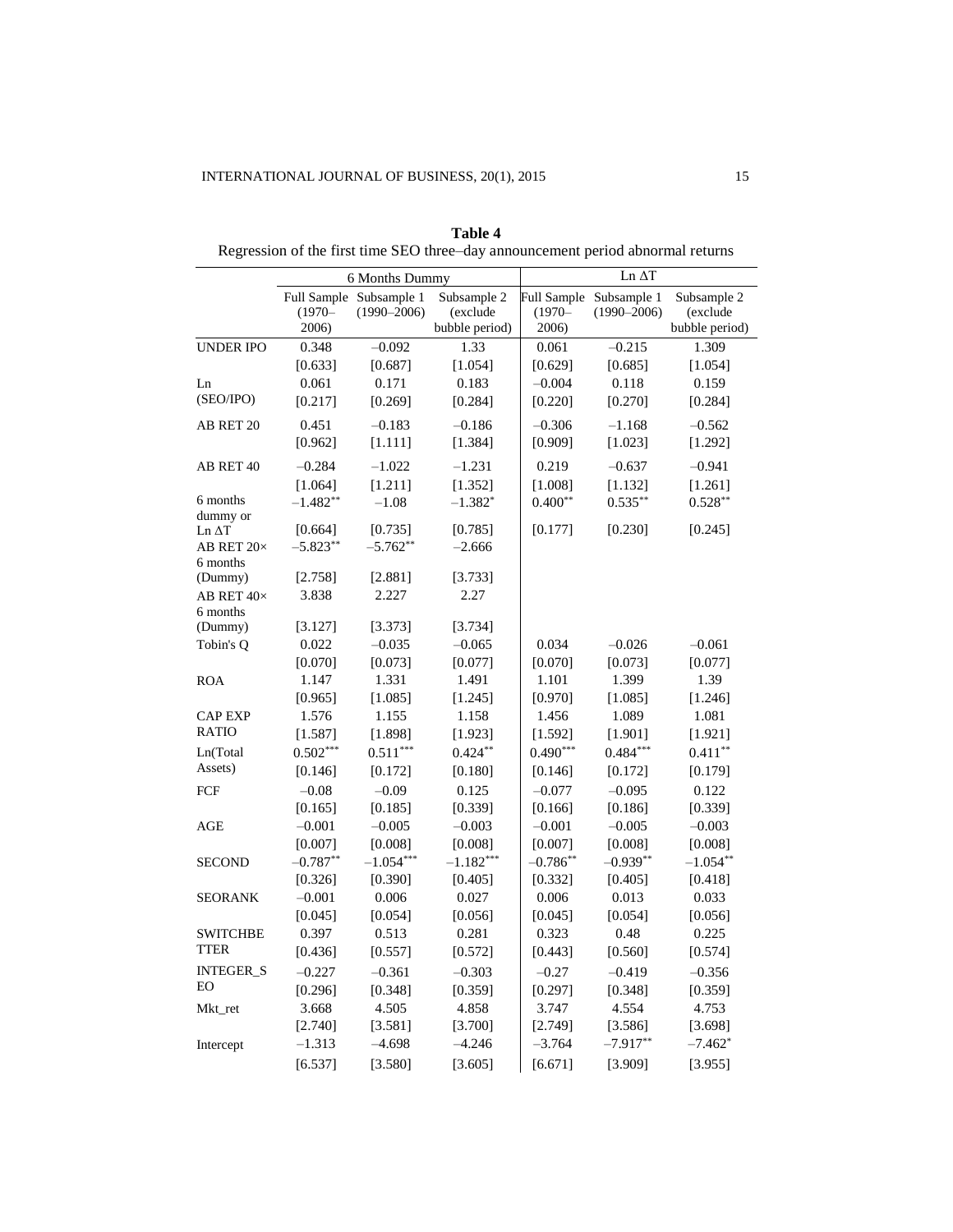| Industry and            |          |          |          |            |            |          |
|-------------------------|----------|----------|----------|------------|------------|----------|
| vear                    | Not      | Not      | Not      | <b>Not</b> | <b>Not</b> | Not      |
| dummies                 | reported | reported | reported | reported   | reported   | reported |
| Sample size             | .532     | 1.169    | 1,007    | 1.532      | 1.169      | 1,007    |
| Adjusted $\mathbb{R}^2$ | 0.034    | 0.042    | 0.035    | 0.027      | 0.039      | 0.035    |
|                         |          |          |          |            |            |          |

Note: The dependent variable is the SEO 3–day announcement period abnormal returns in percentages (SEO AR). The SEO 3–day announcement period return is calculated over the event days –1, 0, and +1, where day 0 is the filing date. 6 months dummy (SEO within six months of IPO) is a dummy variable that takes on the value of 1 if the number of calendar days between IPO and the first SEO is less than six months. Ln ΔT is the logarithm of the number of calendar days between IPO and the first SEO. UNDER IPO is IPO underpricing. Ln (SEO/IPO) is the logarithm of the relative size of the SEO and IPO. AB RET 20 is the abnormal return over the period from trading day 1 to trading day 20 after the IPO date. AB RET 40 is the abnormal return over the period from trading day 21 to trading day 40 after the IPO date. Tobin's Q is the ratio of total market value of assets to total book value of assets. ROA is the OIBD (operating income before depreciation) scaled by total assets. CAP EXP RATIO is capital expenditure scaled by total assets. Ln (Total Assets) is the logarithm of the total assets. FCF is the free cash flow, defined as net income after tax plus depreciation less common and preferred dividends, deflated by the firm's beginning–of–year capital. AGE is the number of years since the founding date of the firm to the year issuing an SEO. SECOND is a dummy variable equal to one if the percentage of secondary shares offered in an SEO is greater than 50 percent of total offerings. SEORANK is the underwriter reputation ranking at the time of the SEO. SWITCHBETTER is a dummy variable that equals one if the SEO underwriter is ranked higher than the IPO underwriter. INTEGER\_SEO is a dummy variable equal to one if SEO offer price is an integer. Mkt ret is NYSE/Amex value weighted cumulative return in the prior three months before the SEO. The independent variables also include dummy variables for industry and the year of SEO. Standard errors are listed in brackets. \*, \*\*, and \*\*\* denote significance level at the 10%, 5%, and 1% levels.

#### **C. Buy–and–hold Abnormal Returns Analysis**

Table 5 reports the three–year buy–and–hold abnormal returns for the sample firms between 1970 and 2006. Consistent with prior studies, firms issuing SEOs underperform their size, industry and book–to–market matched counterparts. The mean BHAR is –23.13% and is reliably different from zero. Similar results are obtained for our sample firms based on the other four alternative matching methods. The poor long– run performance of issuers suggests that the market does not fully react to the information implied by an equity issue announcement, because only part of the overvaluation problem is corrected upon the announcement of an equity issue.

Panel A of Table 5 reports the BHAR as categorized by the length of time since IPO at the date of first SEO. Among the seven groups of firms classified by the timing of SEOs, the group of firms conducting "quick SEOs" ( $t < 6$  months) experiences the most severe long–run underperformance, as shown using size, industry and book–to– market matched benchmarks. Panel B of Table 5 shows the difference test between the groups of firms who use quick SEOs and those with SEOs after six months of IPOs. Using size, industry and book–to–market matched peer firms, firms returning to the equity market within six months of an IPO experience a three–year BHAR of –59.97%, while firms conducting SEOs more than six months of IPOs experience a BHAR of – 17.54%. The difference in the BHAR between the two groups of firms is negative and statistically significant (p=0.035).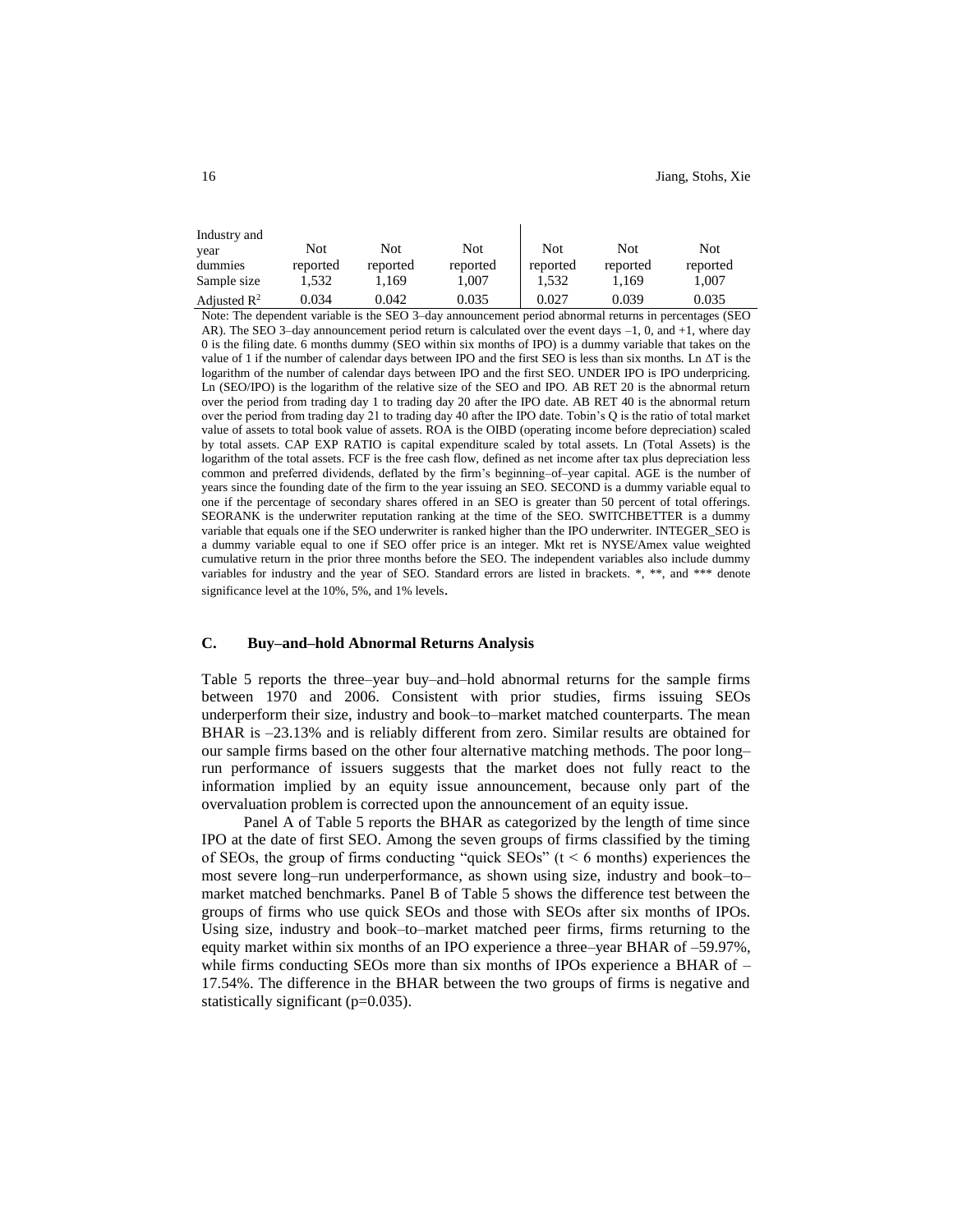#### **Table 5**

The long–run performance of SEOs by length of time between IPO and first time SEO

|  | Panel A: BHAR |  |
|--|---------------|--|
|  |               |  |

|                                   | 3–Year Mean Buy–and–Hold Abnormal Returns % |                                |                 |                                         |                                     |
|-----------------------------------|---------------------------------------------|--------------------------------|-----------------|-----------------------------------------|-------------------------------------|
| Time $(t)$ between<br>IPO and SEO | <b>Size</b><br>alone                        | Size and<br>book-to-<br>market | Size<br>and SIC | Size and<br>earnings-to-<br>price ratio | Size, SIC<br>and book-to-<br>market |
| $(1)$ $t < 6$ months              | $-51.80$                                    | $-68.98$                       | $-37.89$        | $-22.53$                                | $-59.97$                            |
| (2) 6 months $\leq t < 1$<br>year | $-16.87$                                    | $-32.27$                       | $-9.45$         | $-24.22$                                | $-24.81$                            |
| (3) 1 year $\le t < 2$<br>years   | $-20.04$                                    | $-22.72$                       | $-19.34$        | $-22.68$                                | $-11.85$                            |
| (4) 2 years $\leq t < 3$<br>years | $-4.54$                                     | $-23.55$                       | $-12.99$        | $-16.55$                                | $-23.86$                            |
| (5) 3 years $\leq t < 4$<br>years | $-17.39$                                    | $-32.61$                       | $-25.17$        | $-14.34$                                | $-25.42$                            |
| (6) 4 years $\leq t < 5$<br>years | $-4.05$                                     | $-3.90$                        | 4.79            | $-6.32$                                 | $-19.01$                            |
| $(7)$ t $\geq$ 5 years            | $-9.65$                                     | $-9.87$                        | $-9.19$         | $-18.90$                                | $-2.44$                             |
| (8) All SEOs (1970-<br>2006)      | $-19.27$                                    | $-29.53$                       | $-16.31$        | $-20.46$                                | $-23.13$                            |

| Panel B: Difference tests on BHAR |  |  |  |  |
|-----------------------------------|--|--|--|--|
|-----------------------------------|--|--|--|--|

| Time $(t)$ between               | 3–Year Mean BHR (%) |             |                |                |  |
|----------------------------------|---------------------|-------------|----------------|----------------|--|
| IPO and SEO                      | N                   | <b>SEOs</b> | Matching firms | BHAR (%)       |  |
| $(1)$ t < 6 months               | 208                 | $-12.09$    | 47.88          | $-59.97$       |  |
| $(2) \leq 6$ months              | 1370                | 21.48       | 39.01          | $-17.54$       |  |
| Difference Tests $(p-$<br>value) |                     |             |                | $[0.035]^{**}$ |  |

Note: The sample of first seasoned equity offering during 1970 to 2006 is categorized by the length of time since IPO at the date of SEO. BHAR is the abnormal return defined as the difference between a sample firm's BHR and its matching firm's BHR. We use five sets of matching firms. The first set controls for size. The second controls for size and book–to–market. The third set controls for size and industry effect. The fourth set controls for size and earnings–to–price effect, and the fifth set controls for size, industry, and book–to–market. Panel A reports BHAR using the five alternative matching procedures. Panel B presents the difference tests on BHAR (matched by size, SIC and B/M). *p*-values of t-tests are in brackets. \*, \*\*, and \*\*\* denote significance level at the 10%, 5%, and 1% levels.

To evaluate the impact of SEO timing and firm characteristics on a firm's subsequent share performance in more detail, we run multivariate regressions of BHAR with the key explanatory variables being the "quick SEO" dummy (the six months dummy) or the logarithm of the time between a firm's IPO and its first SEO (lnΔT). Table 6 reports the regression results.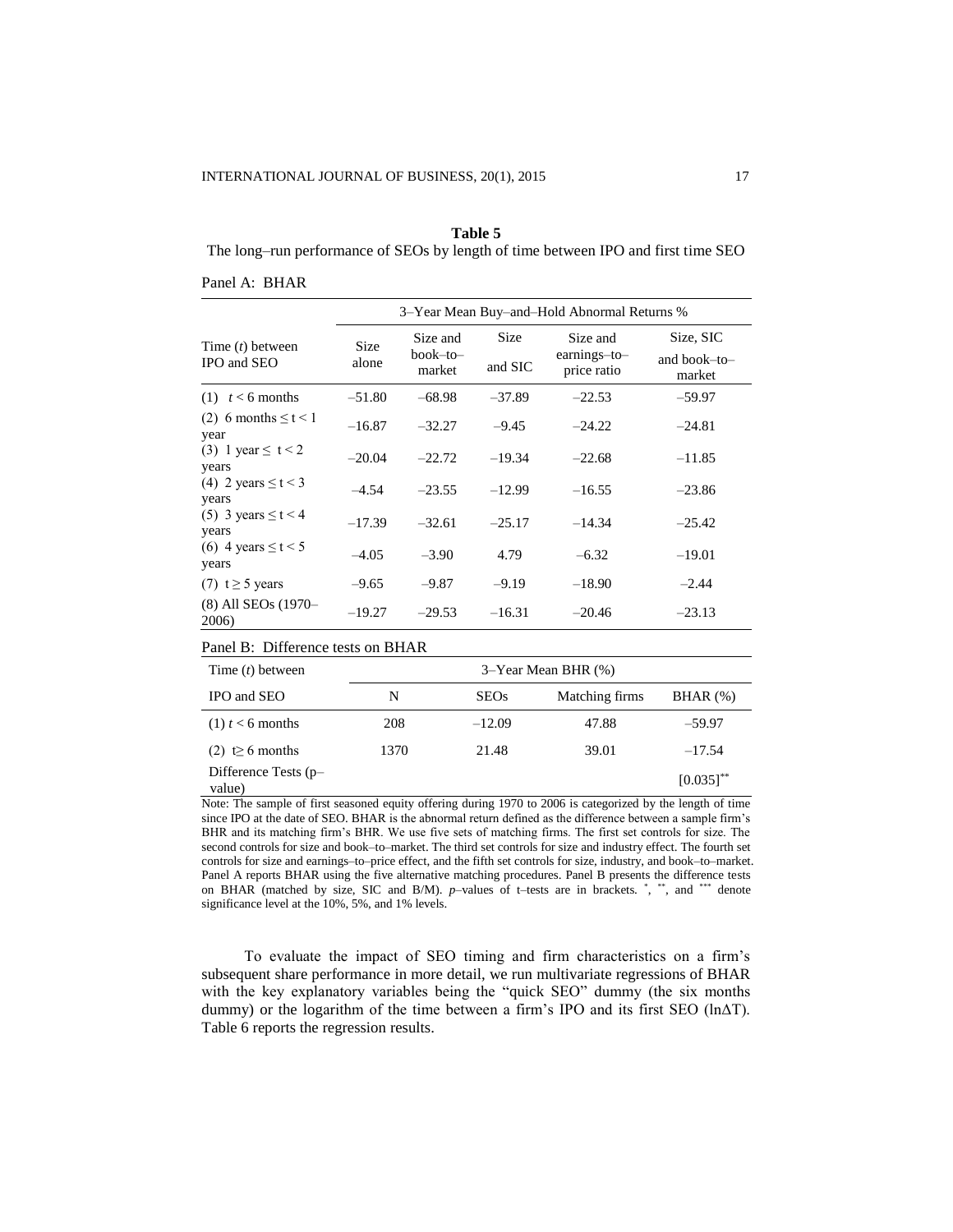| Table 6                                                                             |
|-------------------------------------------------------------------------------------|
| Regression analysis of three–year buy–and–hold abnormal return (BHAR) of first Time |
| <b>SEOs</b>                                                                         |

|                            |             | 6 Months Dummy          |                         |              | Ln ΔT                   |                         |
|----------------------------|-------------|-------------------------|-------------------------|--------------|-------------------------|-------------------------|
|                            |             | Full Sample Subsample 1 | Subsample 2             | Full Sample  | Subsample 1             | Subsample 2             |
|                            | $(1970 -$   | $(1990 - 2006)$         | (exclude                | $(1970 -$    | $(1990 - 2006)$         | (exclude                |
|                            | 2006)       | 2.244                   | bubble period)<br>0.131 | 2006)        | 3.709                   | bubble period)<br>4.547 |
| <b>UNDER</b><br><b>IPO</b> | 1.852       |                         |                         | 2.983        |                         |                         |
|                            | [14.006]    | [14.969]                | [33.925]                | [13.955]     | [14.992]                | [33.993]                |
| Ln                         | $-17.846**$ | $-18.864**$             | $-19.619*$              | $-20.580***$ | $-20.716**$             | $-21.688**$             |
| (SEO/IPO)                  | [7.244]     | [8.743]                 | [10.348]                | [7.328]      | [8.768]                 | [10.391]                |
| AB RET 20                  | $-2.931$    | $-14.456$               | $-23.434$               | 1.33         | $-13.143$               | $-19.48$                |
|                            | [23.946]    | [26.430]                | [39.920]                | [23.951]     | [26.305]                | [39.949]                |
| AB RET 40                  | $-3.277$    | $-9.475$                | $-14.131$               | 0.618        | $-7.801$                | $-10.717$               |
|                            | [26.706]    | [29.397]                | [39.619]                | [26.751]     | [29.384]                | [39.562]                |
| 6 months                   | $-28.639*$  | $-33.340*$              | $-37.349*$              | $14.886**$   | 17.907**                | 21.409**                |
| dummy or<br>Ln ΔT          | [15.868]    | [17.293]                | [20.537]                | [5.837]      | [7.619]                 | [9.071]                 |
|                            |             |                         |                         |              |                         |                         |
| Tobin's Q                  | $6.397***$  | $6.446***$              | $7.068***$              | $6.647***$   | $6.567***$              | $7.169***$              |
|                            | [1.889]     | [2.003]                 | [2.354]                 | [1.889]      | [2.001]                 | [2.351]                 |
| <b>ROA</b>                 | 72.387***   | 63.569**                | 74.683**                | 69.922***    | 64.356**                | 73.030*                 |
|                            | [25.731]    | [28.805]                | [37.313]                | [25.738]     | [28.763]                | [37.286]                |
| <b>CAP EXP</b>             | $-68.902$   | $-60.917$               | $-67.597$               | $-70.761$    | $-60.629$               | $-68.863$               |
| <b>RATIO</b>               | [56.148]    | [69.109]                | [75.494]                | [56.065]     | [69.050]                | [75.402]                |
| Ln(Total                   | 7.684       | $10.701*$               | 10.498                  | $8.831*$     | $11.550*$               | 11.472                  |
| Assets)                    | [5.260]     | [6.233]                 | [7.190]                 | [5.287]      | [6.251]                 | [7.201]                 |
| FCF                        | $7.253*$    | 3.214                   | 1.831                   | $7.318*$     | 3.074                   | 1.967                   |
|                            | [3.890]     | [4.474]                 | [9.587]                 | [3.886]      | [4.471]                 | [9.576]                 |
| AGE                        | $-0.322$    | $-0.365$                | $-0.308$                | $-0.379$     | $-0.403$                | $-0.357$                |
|                            | [0.272]     | [0.317]                 | [0.352]                 | [0.273]      | [0.318]                 | [0.353]                 |
| <b>SECOND</b>              | $-18.722$   | $-16.546$               | $-15.306$               | $-15.539$    | $-13.368$               | $-11.497$               |
|                            | [12.692]    | [14.320]                | [16.709]                | [12.800]     | [14.492]                | [16.875]                |
| Intercept                  | 0.648       | $-182.422$              | $-193.515$              | $-99.669$    | $-300.727$ <sup>*</sup> | $-334.522**$            |
|                            | [231.918]   | [145.161]               | [155.242]               | [235.526]    | [154.752]               | [167.582]               |
| Industry and               |             |                         |                         |              |                         |                         |
| year                       | <b>Not</b>  | <b>Not</b>              | <b>Not</b>              | <b>Not</b>   | Not                     | Not                     |
| dummies                    | reported    | reported                | reported                | reported     | reported                | reported                |
| Sample size                | 1,532       | 1,169                   | 1,007                   | 1,532        | 1,169                   | 1,007                   |
| Adjusted $R^2$             | 0.047       | 0.0188                  | 0.0127                  | 0.0491       | 0.0203                  | 0.015                   |

Note: The dependent variable is the BHAR of SEOs in percentages, computed as the difference between the BHRs of sample firms and the matching firms selected by size, industry, and book–to–market over a three– year holding period. 6 months dummy (SEO within six months of IPO) is a dummy variable that equals 1 if the number of calendar days between IPO and the first SEO is less than six months. Ln ΔT is the logarithm of the number of calendar days between IPO and the first SEO. UNDER IPO is IPO underpricing, defined as the difference between the first post–issue price and the IPO offer price divided by the offer price. Ln (SEO/IPO)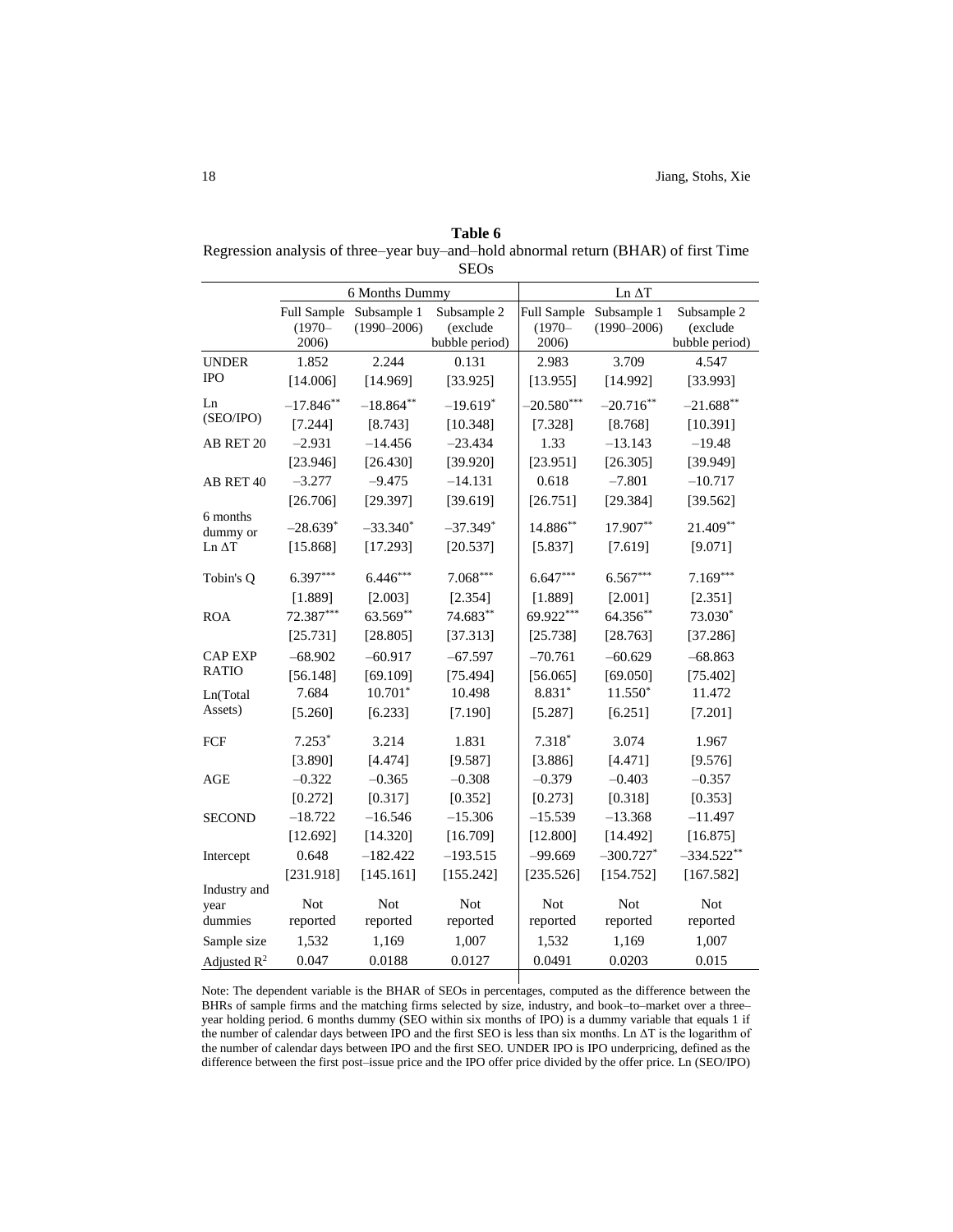is the logarithm of the relative size of SEO and IPO. AB RET 20 is the abnormal return over the period from trading day 1 to trading day 20 after the IPO date. AB RET 40 is the abnormal return over the period from trading day 21 to trading day 40 after the IPO date. Tobin's Q is the ratio of a firm's total market value of assets to total book value of assets. ROA is the OIBD (operating income before depreciation) normalized by total assets. CAP EXP RATIO is capital expenditures scaled by total assets. Ln (Total Assets) is the logarithm of the total assets. FCF is the free cash flow, defined as net income after tax plus depreciation less common and preferred dividends, deflated by the firm's beginning–of–year capital. AGE is the number of years since the founding date of the firm to the year issuing an SEO. SECOND is a dummy variable equal to one if the percentage of secondary shares offered in an SEO is greater than 50 percent of total offerings. The independent variables also include dummy variables for industry and the year of SEO. Standard errors are in brackets. ", \*\*, and \*\*\* denote significance level at the 10%, 5%, and 1% levels.

We find that firms issuing "quick SEOs" experience lower BHAR for the full sample period 1970–2006 and the subsample period. In general, a longer waiting time between an IPO and the first SEO (lnΔT) is associated with higher ex post peer– adjusted, long–term stock returns. This result provides further evidence about the poorer long–run performance of firms using quick SEOs. In addition, we find that firms with dominating secondary share offerings in their first SEO do not perform better in the long run.

#### **D. Cross–sectional Regressions on Monthly Returns**

To test whether there is a "new issues effect" independent of a more severe underperformance of firms conducting SEOs within six months of IPOs, we perform a time–series of cross–sectional regressions on monthly individual firm returns following Loughran and Ritter (1995). Table 7 presents the multivariate analysis of monthly firm returns under seven different model specifications

The key variables we examine are "ISSUE" and "ISSUE 6 month". In the full model (7), the coefficients of ISSUE and ISSUE6month indicate that firms conducting new issues underperform by 41.5 basis points per month, and firms conducting quick SEOs underperform by additional 69.5 basis points per month. In model (2), we report the average coefficients for monthly regressions where the sole explanatory variable is the new issue dummy variable. The mean parameter value of  $-0.47$  indicates that firms conducting new issues subsequently underperform by 47 basis points. In model (3), where the only explanatory variable is the ISSUE 6 month dummy, the coefficient estimate of –0.968 implies that firms conducting quick SEOs subsequently underperform by 96.8 basis points. In model (4), when we consider both the new issues effect and the effect of quick SEOs, firms conducting quick SEOs underperform by 64.9 basis points. The results in model (4) and (7) imply that the underperformance of new issues cannot be solely attributed to the size and book–to–market effects. Instead, a "new issues effect" exists, demonstrating that issuing firms underperform non–issuing firms, and that firms conducting quick SEOs experience more severe underperformance.

#### **E. Fama–French Three–factor Regressions**

Table 8 reports the alphas from time–series regressions of monthly portfolio excess returns on Fama–French three factors, as used in Fama et al. (1993). The advantage of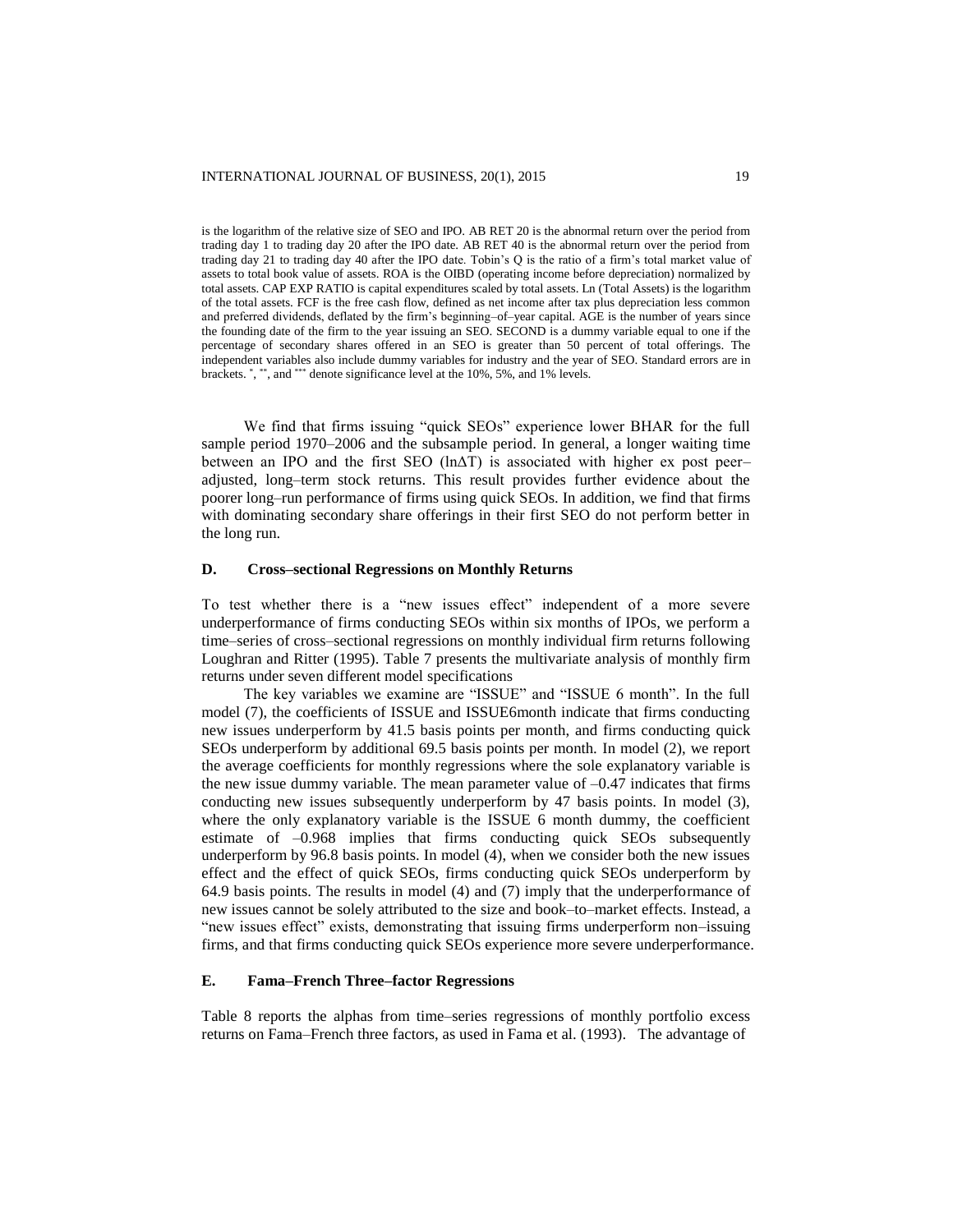|                    | (1)        | (2)         | (3)         | (4)          | (5)        | (6)         | (7)         |
|--------------------|------------|-------------|-------------|--------------|------------|-------------|-------------|
| Intercept          | $1.105***$ | $1.460***$  | $1.355***$  | $1.46***$    | $1.171***$ | $1.104***$  | $1.171***$  |
|                    | [2.69]     | [5.06]      | [4.45]      | [5.06]       | [2.94]     | [2.69]      | [2.94]      |
| Ln MV EQ           | $0.091**$  |             |             |              | $0.097**$  | $0.091**$   | $0.097**$   |
|                    | [1.98]     |             |             |              | [2.12]     | [1.99]      | [2.13]      |
| Ln B/M             | $0.25***$  |             |             |              | $0.241***$ | $0.25***$   | $0.241***$  |
|                    | [5.25]     |             |             |              | [5.15]     | [5.25]      | [5.15]      |
| <b>ISSUE</b>       |            | $-0.470***$ |             | $-0.466$ *** | $-0.42***$ |             | $-0.415***$ |
|                    |            | $[-3.84]$   |             | $[-3.86]$    | $[-3.7]$   |             | $[-3.72]$   |
| ISSUE 6 Month      |            |             | $-0.968***$ | $-0.649*$    |            | $-0.974***$ | $-0.695***$ |
|                    |            |             | $[-2.62]$   | $[-1.95]$    |            | $[-2.64]$   | $[-2.08]$   |
| Avg $\mathbb{R}^2$ | 0.019      | 0.003       | 0.0001      | 0.004        | 0.022      | 0.019       | 0.022       |
| # months           | 444        | 444         | 444         | 444          | 444        | 444         | 444         |

**Table 7** Monthly cross–sectional regressions

Note: The sample consists of all firms listed on NASDAQ, AMEX, or NYSE during 1970–2006. Ln MV EQ is the logarithm of the market value of equity. Ln B/M is the logarithm of B/M, using the book value of equity for the most recent fiscal year end. ISSUE is a dummy variable that takes the value of 1 if a company conducted at least one public equity offering (SEO or IPO) within the 60 months preceding a given June 30<sup>th</sup>. ISSUE 6 Month is dummy variable that equals 1 if a company conducted SEO within six months of its IPO. The dependent variable is the firm's monthly percentage stock return. T-statistics are listed in brackets. \*, \*\*, and \*\*\* denote significance levels at the 10%, 5%, and 1% levels.

Model (2)  $r_{it} = a + b \ln MV_{it} + c \ln B/M_{it} + dISSUE_{it} + eISSUE6$  month<sub>it</sub>  $+\varepsilon_{it}$ 

# **Table 8** Monthly alphas using Fama–French three–factor model

|                | Panel A: Issuers vs. Non-issuers |                |                 | Panel B: Early Issuers vs. Late issuers |                |                                         |                 |
|----------------|----------------------------------|----------------|-----------------|-----------------------------------------|----------------|-----------------------------------------|-----------------|
|                | <i>Issuers</i>                   | Non-issuers    | Difference      |                                         |                | $< 6$ months $\geq 6$ months Difference |                 |
| All            |                                  |                |                 | All                                     |                |                                         |                 |
| firms          | $-0.27$                          | 0.21           | $-0.50$         | issuers                                 | $-0.89$        | 0.12                                    | $-1.09$         |
|                | $[-1.66]$ <sup>*</sup>           | $[2.03]$ *     | $[-4.94]^{***}$ |                                         | $[-1.97]^{**}$ | [1.06]                                  | $[-2.62]^{***}$ |
| Large          |                                  |                |                 | Large                                   |                |                                         |                 |
| firms          | 0.17                             | 0.29           | $-0.13$         | issuers                                 | $-0.13$        | 0.28                                    | $-0.41$         |
|                | [1.01]                           | $[4.18]^{***}$ | $[-1.02]$       |                                         | $[-0.26]$      | $[3.02]^{***}$                          | $[-0.86]$       |
| Small<br>firms | $-0.70$                          | 0.13           | $-0.86$         | Small<br>issuers                        | $-0.56$        | $-0.01$                                 | $-0.73$         |
|                | $[-3.62]^{***}$                  | [0.91]         | $[-7.46]$ ***   |                                         | [–0.63]        | $[-0.08]$                               | $[-0.84]$       |

Note: The sample consists of all firms listed on NASDAQ, AMEX, or NYSE during 1970–2006. Large firms are those whose market capitalization on June 30 of year *t* is greater than the market capitalization of the median company in the sample. Small firms are those whose market capitalization is below the median. The monthly data for the market, size, and book–to–market factor returns are obtained from French's website. Panel A reports regression alphas for portfolios of issuers and non-issuers and the difference in alphas. Panel B reports regression alphas for portfolios of issuers conducting SEOs within six months of IPOs (early issuers), issuers conducting SEOs after six months of IPOs (late issuers), and the difference in alphas. T– statistics are listed in brackets. \*,\*\*, and \*\*\* denote significance level at the 10%, 5%, and 1% levels. Model (3)  $(R_{\text{pt}} - R_{\text{ft}}) = a + b(R_{\text{mt}} - R_{\text{ft}}) + sSMB_t + hHML_t + \varepsilon_t$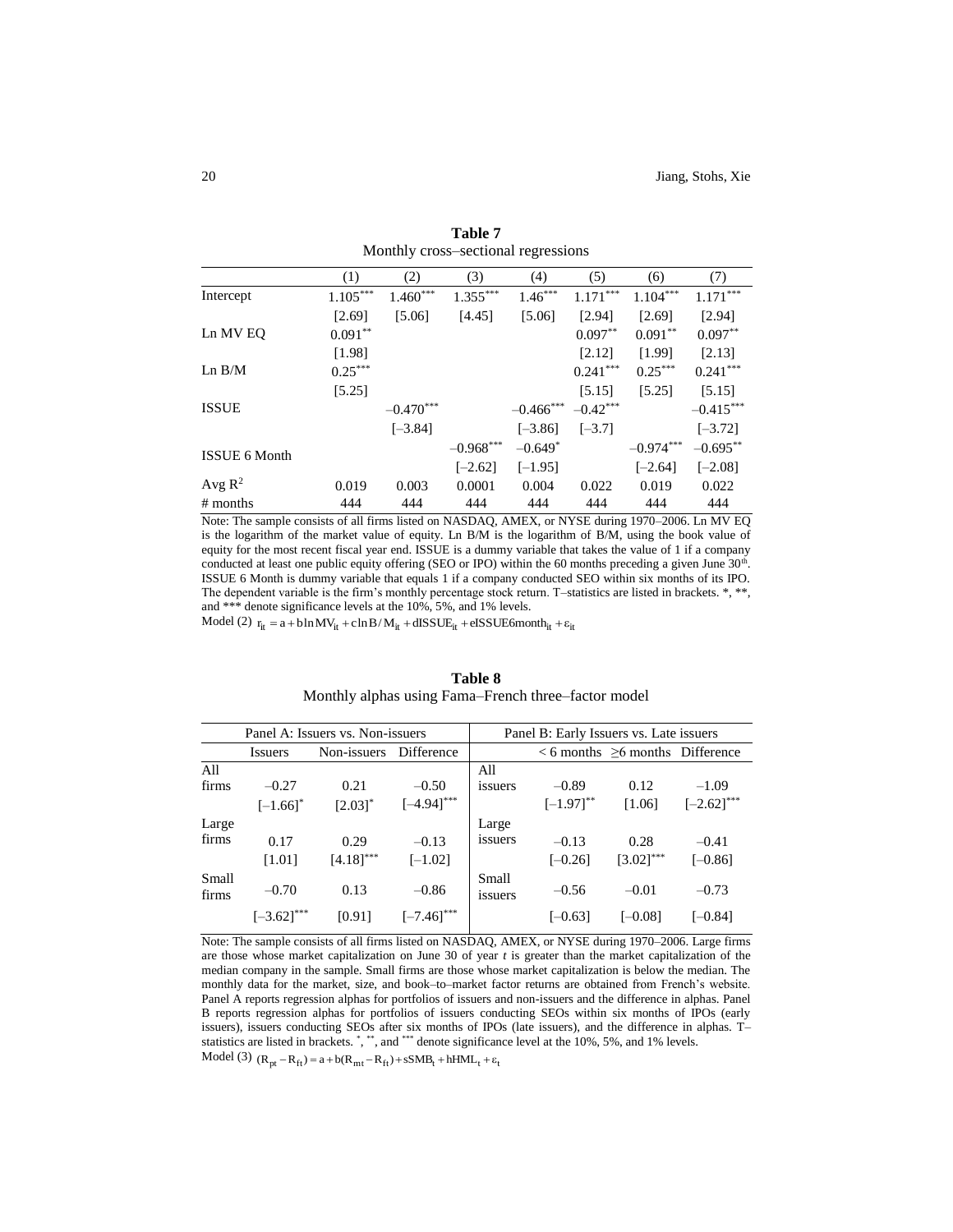forming portfolios is that the cross–sectional dependence problem in Table 7 is reduced while the disadvantage is that power is sacrificed. We find that for all firms, the alpha of non–issuers exceeds that of issuers by 0.50 on a monthly basis, and the difference is statistically significant at the 1% level (Panel A). We split the sample into large firms and small firms. Large firms are those whose market capitalization is above the size of the median NASDAQ, AMEX and NYSE firm in the sample. We find that for small firms, the alpha of non–issuers is significantly higher than that of issuers.

We also form portfolios of firms issuing an SEO both within six months of an IPO (quick SEO) and more than six months following an IPO (Panel B). The results show that for all issuers, the alpha of firms conducting an SEO more than six months following an IPO exceeds that of quick SEO issuers by 1.09 on a monthly basis. We find negative differences when we split the sample into large and small issuers, though the differences are not statistically significant. Overall, we find underperformance of issuers and more severe underperformance of those with "quick SEOs".

#### **F. Aftermarket Returns and Investments**

According to the market feedback hypothesis, high stock returns signal that the marginal return to the project is high, which encourages managers to increase investment by raising additional capital. Therefore, firms issuing quick SEOs should have higher investment rates. We test this hypothesis by estimating regressions of investment (measured by total net property, plant and equipment, following Hovakimian and Hutton  $(2010)^{14}$  on aftermarket returns, six month issue dummy or the logarithm of the time between a firm's IPO and its first SEO (lnΔT), and the interaction variables between aftermarket returns and the 6 months dummy. We also include control variables such as book–to–market, free cash flow and other firm characteristics.

Results reported in Table 9 are inconsistent with the market feedback hypothesis. The coefficient estimates on AB RET 20 is negative and significant and the coefficient on SEO within six months of the IPO dummy is negative (though insignificant) for the full sample period and the period of 1990–2006, instead of being positively significant. The coefficients of the interacted terms are statistically insignificant from zero. Overall, we find no evidence that capital expenditures increase with the aftermarket returns for firms that conduct SEOs within six months of IPOs. Interestingly, the SECOND dummy carries a significantly negative sign, suggesting that SEOs with dominating secondary share offerings actually decrease investment expenditures.

#### **G. Changes in Operating Performance**

Finally, we examine the operating performance of firms conducting SEOs by addressing the questions: (1) does the post–issue operating performance of issuers deteriorate relative to non–issuing firms? and (2) is there more severe deterioration of operating performance among the group of issuers who conducted SEOs shortly after IPOs? Table 10 presents the results.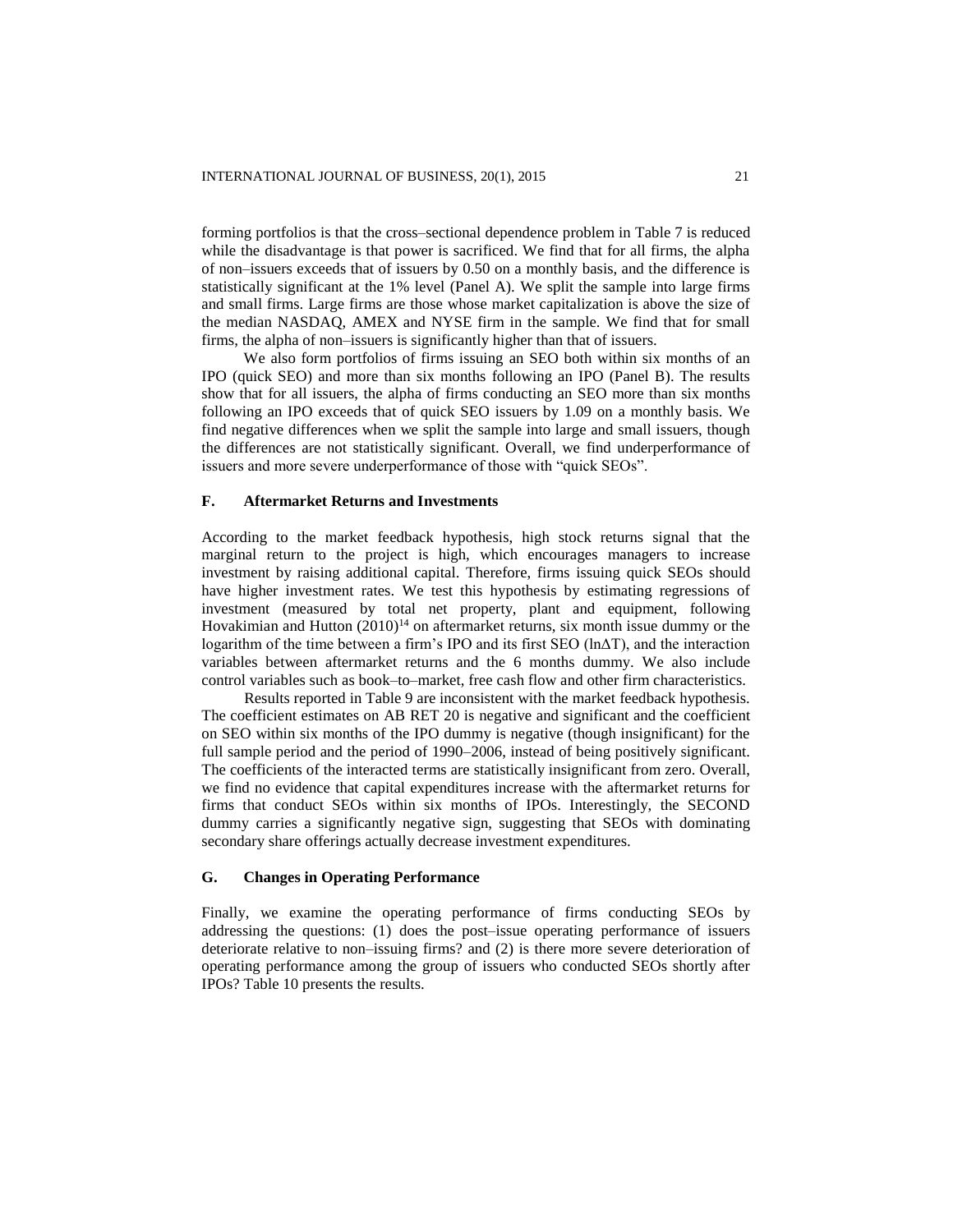|                                | 6 Months Dummy                    |                                   |                                        | $Ln \Delta T$                     |                                   |                                        |  |
|--------------------------------|-----------------------------------|-----------------------------------|----------------------------------------|-----------------------------------|-----------------------------------|----------------------------------------|--|
|                                | Full Sample<br>$(1970 -$<br>2006) | Subsample 1<br>$(1990 -$<br>2006) | Subsample 2<br>(exclude<br>bubble pd.) | Full Sample<br>$(1970 -$<br>2006) | Subsample 1<br>$(1990 -$<br>2006) | Subsample 2<br>(exclude<br>bubble pd.) |  |
| AB RET 20                      | $-7.863***$                       | $-8.103***$                       | $-9.955***$                            | $-5.556**$                        | $-6.498***$                       | $-8.692**$                             |  |
|                                | [2.450]                           | [2.771]                           | [4.269]                                | [2.297]                           | [2.504]                           | [3.866]                                |  |
| AB RET 40                      | 1.694                             | 1.284                             | 0.644                                  | 1.562                             | 1.118                             | $-0.021$                               |  |
|                                | [2.672]                           | [2.850]                           | [4.413]                                | [2.586]                           | [2.616]                           | [3.953]                                |  |
| 6 months<br>dummy or Ln        | $-1.998$                          | $-2.337$                          | $-1.632$                               | 1.030*                            | 0.638                             | 0.986                                  |  |
| $\Delta T$                     | [1.680]                           | [1.969]                           | [2.518]                                | [0.606]                           | [0.795]                           | [0.945]                                |  |
| AB RET $20 \times 6$<br>months | 5.953                             | 5.229                             | 4.044                                  |                                   |                                   |                                        |  |
| (Dummy)                        | [4.463]                           | [4.680]                           | [8.332]                                |                                   |                                   |                                        |  |
| AB RET $40 \times 6$<br>months | $-1.226$                          | 0.449                             | $-3.878$                               |                                   |                                   |                                        |  |
| (Dummy)                        | [5.446]                           | [6.060]                           | [8.983]                                |                                   |                                   |                                        |  |
| B/M                            | $-0.466$                          | $-0.625*$                         | 0.172                                  | $-0.416$                          | $-0.589$                          | 0.145                                  |  |
|                                | [0.426]                           | [0.363]                           | [1.364]                                | [0.433]                           | [0.374]                           | [1.373]                                |  |
| FCF                            | $0.234***$                        | $0.202***$                        | $0.213***$                             | $0.227***$                        | $0.198***$                        | $0.212***$                             |  |
|                                | [0.045]                           | [0.041]                           | [0.045]                                | [0.044]                           | [0.040]                           | [0.043]                                |  |
| <b>ROA</b>                     | $6.941**$                         | 3.878                             | 4.35                                   | $6.362**$                         | 3.575                             | 4.153                                  |  |
|                                | [2.782]                           | [2.725]                           | [3.106]                                | [2.740]                           | [2.613]                           | [3.003]                                |  |
| Ln (Total                      | $3.156***$                        | $3.653***$                        | 3.815***                               | 3.278***                          | $3.725***$                        | $3.884***$                             |  |
| Assets)                        | [0.888]                           | [0.965]                           | [1.025]                                | [0.887]                           | [0.959]                           | [1.018]                                |  |
| <b>SECOND</b>                  | $-4.716***$                       | $-4.813***$                       | $-4.366***$                            | $-4.377***$                       | $-4.735***$                       | $-4.155***$                            |  |
|                                | [1.287]                           | [1.357]                           | [1.537]                                | [1.331]                           | [1.309]                           | [1.473]                                |  |
| Intercept                      | 29.856***                         | $-4.466$                          | $-5.891$                               | 22.694***                         | $-8.947$                          | $-12.719$                              |  |
| Industry and                   | [5.034]<br>Not                    | [6.978]<br>Not                    | [7.151]<br>Not                         | [7.173]<br>Not                    | [8.955]<br><b>Not</b>             | [9.581]<br>Not                         |  |
| year dummies                   | reported                          | reported                          | reported                               | reported                          | reported                          | reported                               |  |
| Sample size                    | 1,451                             | 1,115                             | 958                                    | 1,451                             | 1,115                             | 958                                    |  |
| Adjusted $R^2$                 | 0.256                             | 0.275                             | 0.247                                  | 0.258                             | 0.276                             | 0.249                                  |  |

**Table 9** Aftermarket returns and investments

Note: The table reports an OLS regression estimating the determinants of corporate investment. The dependent variable is corporate investment measured by total net property, plant and equipment scaled by total assets. 6 months dummy (SEO within six months of IPO) is a dummy variable that takes on the value of 1 if the number of calendar days between IPO and the first SEO is less than six months. Ln ΔT is the logarithm of the number of calendar days between IPO and the first SEO. AB RET 20 is the abnormal return over the period from trading day 1 to trading day 20 after the IPO date. AB RET 40 is the abnormal return over the period from trading day 21 to trading day 40 after the IPO date. B/M equals the ratio of book value of equity to market value of equity. FCF is the free cash flow. The cash flow measure is scaled by the firm's beginning–of–year capital. ROA is the OIBD (operating income before depreciation) normalized by total assets. Ln (Total Assets) is the logarithm of the total assets. SECOND is a dummy variable equal to one if the percentage of secondary shares offered in an SEO is greater than 50 percent of total offerings. Industry and year dummy variables are included in the regression but results are not reported. Standard errors are in brackets. ", \*\*, and \*\*\* denote significance level at the 10%, 5% and 1% levels.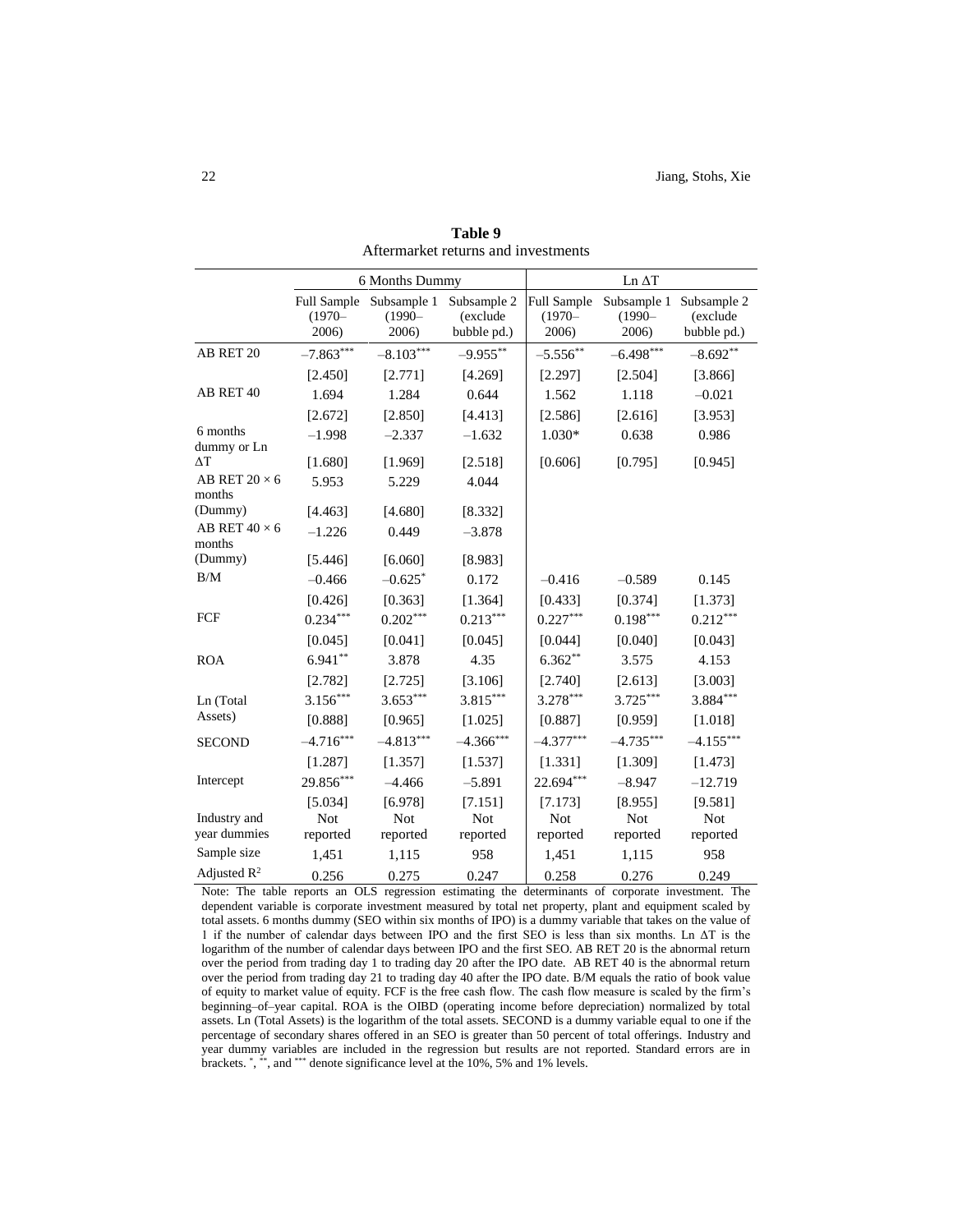| Year      | Less than 6 months |            |            | More than 6 months |            |           | <b>Difference</b> |
|-----------|--------------------|------------|------------|--------------------|------------|-----------|-------------------|
|           | N                  | Unadjusted | Adjusted   | N                  | Unadjusted | Adjusted  | in Adjusted       |
| $-1$      | 218                | 8.66       | $0.08***$  | 1,460              | 12.45      | $0.08***$ | $-0.01$           |
| $+1$      | 169                | 5.58       | $-0.89$    | 1,245              | 11.13      | $0.71***$ | $-1.60^*$         |
| $+2$      | 153                | 6.87       | $-0.27$    | 1,139              | 10.69      | $2.00***$ | $-2.27***$        |
| $+3$      | 138                | 6.39       | $-4.26$    | 1.071              | 10.53      | $2.40***$ | $-6.66$ **        |
| $-1$ to 1 |                    |            | $-5.21**$  |                    |            | $-0.92**$ | $-4.29**$         |
| $-1$ to 2 |                    |            | $-3.25***$ |                    |            | 0.00      | $-3.25***$        |
| $-1$ to 3 |                    |            | $-2.74$    |                    |            | 0.25      | $-2.99$           |

**Table 10** Changes in operating performance: Median ROA (%)

Note: This table reports the median operating performance for issuers and non-issuers matched on industry, firm size and pre–issue operating performance. The matching procedure follows Bouwman, Fuller, and Nain (2009). The adjusted operating performance is the paired difference between the ROA of the issuing firms and the ROA of their matching non-issuing firms. We categorize the issuing firms by the length of time since IPO at the date of first SEO. The tables reports the median OIBD (operating income before depreciation) scaled by assets. The ratio is winsorized at the top and bottom 1%. Statistical tests are based on the Wilcoxon signed–rank test. \*, \*\*, and \*\*\* denote significance level at the 10%, 5%, and 1% levels.

Table 10 reports the median operating performance ratios for issuers and non– issuers matched on industry, firm size and pre-issue operating performance.<sup>15</sup> The matching procedure follows Barber and Lyon (1996) and Bouwman, Fuller, and Nain (2009). We match the non–issuance firms with SEO firms by: (1) same industry and year; (2) size is within 70% and 130% range; (3) for those firms that satisfy criteria (1) and (2), we select the firms with the closest pre–issue performance (return on assets, ROA). We report the results based on the median ROA (defined as Operating Income before Depreciation scaled by assets). To examine whether the timing of an SEO affects post–issue operating performance, we categorize the issuing firm by the length of time since IPO at the date of the first SEO: early issuer (an SEO issued within six months of an IPO) vs. late issuer (an SEO issued more than six months following an IPO).

We find that the median late issuer on average demonstrates a better post–SEO operating performance than the median non–issuer, but the median early issuer does not. The difference between the two categories (difference in adjusted) is statistically significant for year  $+1$ ,  $+2$  and  $+3$ . In addition, when comparing matching firms adjusted operating performance change from prior–SEO to post–SEO (–1 to 1, –1 to 2, and  $-1$  to 3), we find median early issuers demonstrate more deterioration than median late issuers. For example, for late issuers, the median benchmark–adjusted ROA from year –1 to year 2 is around 0, but the median benchmark–adjusted ROA for early issuers from year  $-1$  to year 2 is  $-3.25\%$ . The difference between early issuers and late issuers is statistically significant. Again, our results indicate that firms conducting an SEO shortly after going public exhibit the most severe decline in operating performance among all the issuing firms.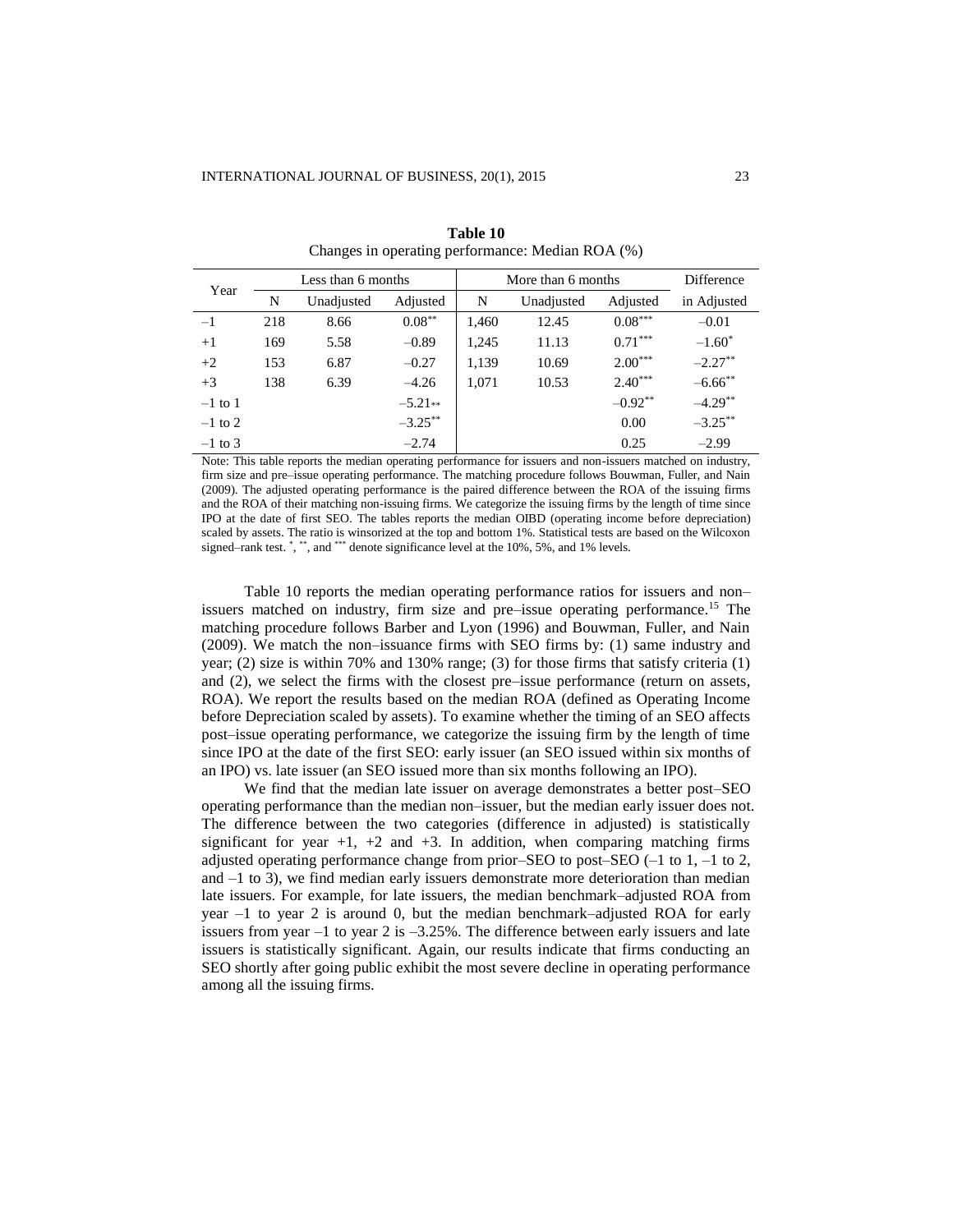#### **V. ROBUSTNESS CHECKS**<sup>16</sup>

#### **A. Impact of Lockup Period and Firm Performance**

Existing literature has documented that many IPOs specify a lockup period for future equity issues, and in general, most lockup restrictions expire six months after the IPO (Field and Hanka, 2002). Chen, Chen, and Huang (2012) find that insiders' (especially senior executives) selling of shares has a negative impact on the long–run stock returns subsequent to the lockup expiration. To test the impact of lockup days, we perform univariate and regression analyses.

The median lockup period of early issuers is 180 days, not different from that of late issuers. Figure 2 provides the lockup patterns of IPOs and SEOs for our quick SEO sample.<sup>17</sup> To examine the impact of lockup period on SEO firm performance, we further control for the lockup period in the announcement return and buy–and–hold abnormal return regression analyses, and find no impact of lockup period on the more negative performance of quick SEOs.

# **B. Impact of Secondary Shares Offering, Venture–capital Backed Offerings, and High–tech Industry**

The shares offered with SEOs may include pure primary shares, pure secondary shares or a mix of both. As motivations of firms issuing secondary shares may differ significantly from those mainly issuing primary shares, we perform a robustness check to test whether our results are driven by secondary shares offerings. In particular, we exclude pure secondary offerings from our sample and only keep firms with at least some newly issued primary shares (Loughran and Ritter, 1995). Re–running all analyses confirms the original results.

It is also possible that if an IPO is venture capital (VC) based, the existing owners may desire to exit via secondary shares as early as possible (Brav and Gompers, 1997). To test this hypothesis, we tabulate the percentage of VC–backed IPOs for early issuers and late issuers. The key market timing opportunities variables, IPO underpricing, AB RET 20, and AB RET 40, remain significant after controlling for VCs and offerings type.<sup>18</sup>

Another concern is that high–tech/internet firms may behave differently, as noted in the literature.<sup>19</sup> Loughran and Ritter (2004) find that riskier IPOs offered by high–tech firms are more underpriced than less–risky IPOs. Bartov et al. (2002) document differences in IPO valuations between internet and non–internet firms. In our sample, 38.32% of early issuers are high tech/internet firms while 21.56% late issuers are high tech/internet firms. In the subsample, about 26% of IPO issuers are high tech firms during 1990–2006 (about 33% of IPO issuers are high tech firms during 1995– 2000). We add a high–tech firm dummy variable to the regressions and the coefficient estimates for our key market–timing variables are still significant after controlling for high-tech firms.<sup>20</sup>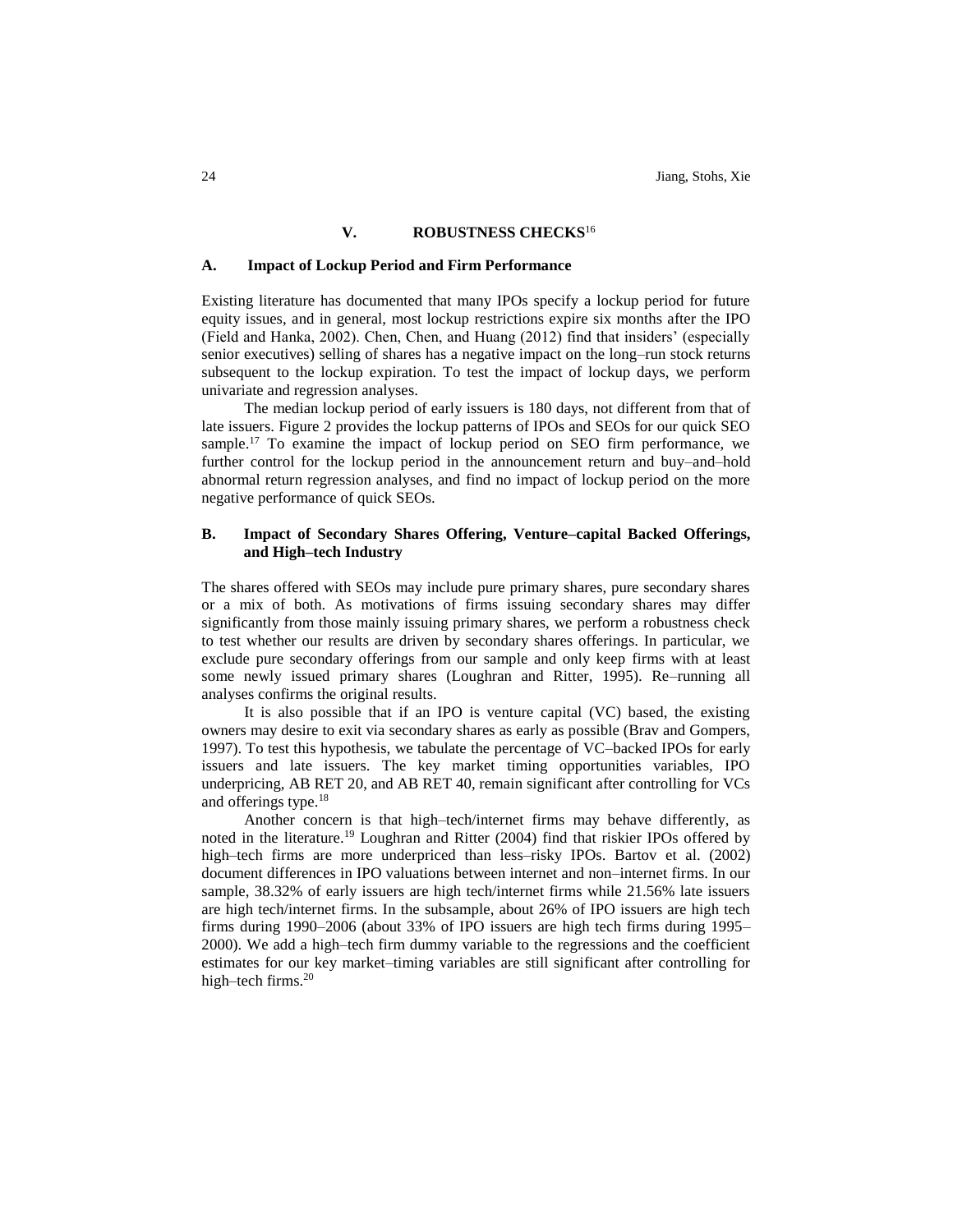

**Figure 2** The lockup pattern of IPO issues and the SEO issues – Quick SEOs only



# **C. Cash Needs and the Possibility of Quick SEO Issue**

As noted above, the results of DeAngelo, DeAngelo and Stulz (2010) and McLean (2011) suggest that firms' near–term cash needs are the primary motivation for SEOs. We address this concern by performing two analyses, and find that our main results still hold.<sup>21</sup> We believe near–term cash need around SEOs is a powerful factor determining whether a firm issues an SEO, but it may not predict or explain why some firms issue sooner than others.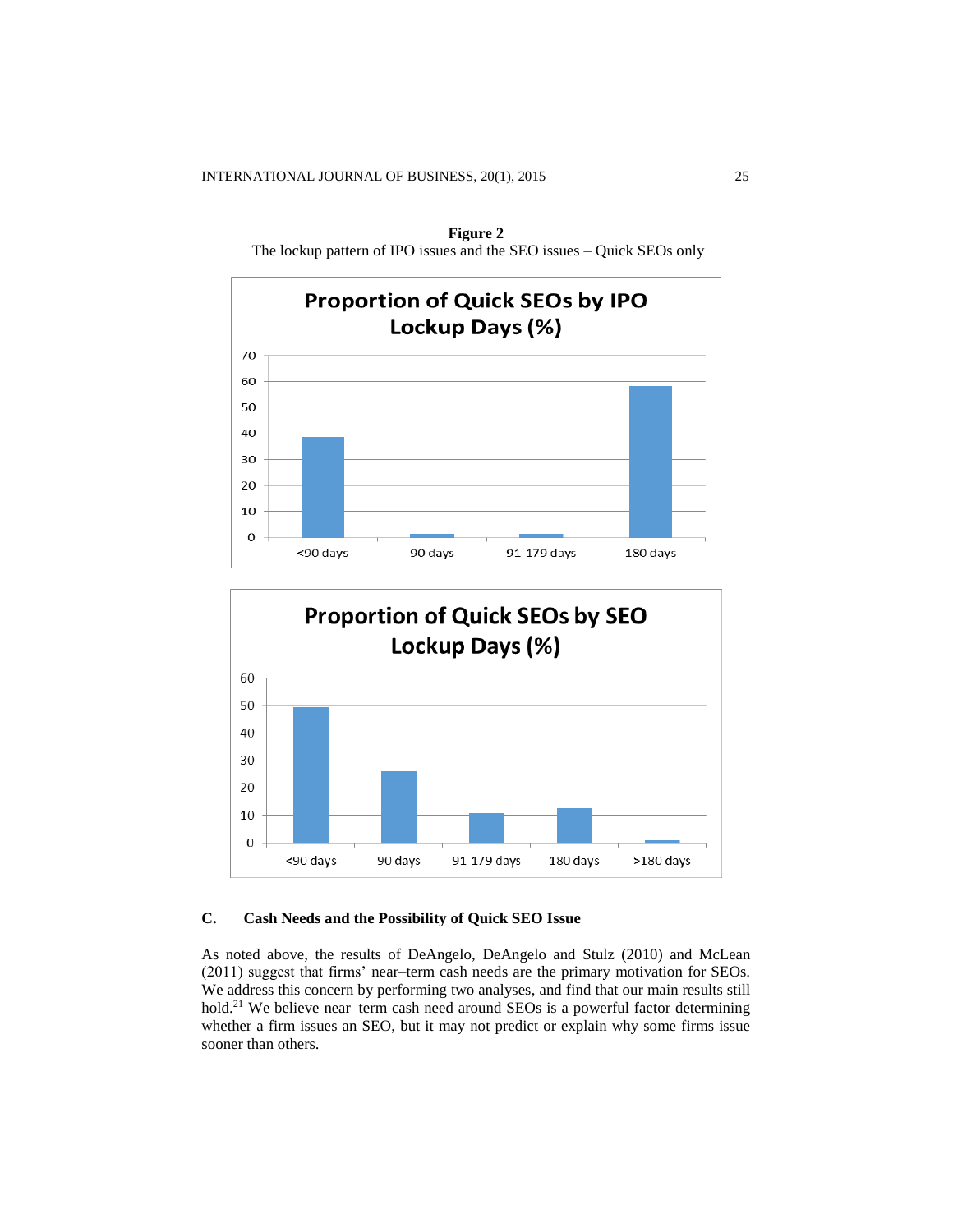#### **VI. CONCLUSION**

Our research investigates whether firms take advantage of transitory "windows of opportunity" to time seasoned equity issues when their equity is substantially overvalued with respect to managers' private information. Our main results provide support for the market timing hypothesis. First, we find that firms experiencing larger IPO underpricing, larger stock price run–ups after the IPO, and larger IPO offer size tend to return to the market with an SEO earlier than the others. This implies that overvalued firms tend to time their equity issues. Second, we find that firms issuing quick SEOs on average earn a 2.69% lower three–day announcement excess return than those issuing late SEOs, indicating that the market treats quick SEO announcements less favorably because such equity issues might signal a greater degree of stock price overvaluation.

Third, we show that a firm's three–year BHAR is positively related to the logarithm of the time between its IPO and first SEO. Using three different approaches (the buy–and–hold return analysis, cross–sectional regressions, and calendar time portfolio analysis) we document more severe underperformance for firms issuing quick SEOs. The results hold after controlling for the effects of firm age, secondary share offerings, lockup period and venture capital based nature of IPOs.

In addition, we find no evidence that investments increase with aftermarket stock returns for firms conducting quick SEOs, which is inconsistent with the market feedback hypothesis. Our results also suggest that firms conducting SEOs shortly after their IPOs exhibit the most severe deterioration in operating performance among all issuing firms.

In general, the combined evidence is consistent with the overvaluation hypothesis that managers with private information time SEOs in ways that benefit existing shareholders. We find little support for the market feedback hypothesis, which assumes that firms issuing SEOs shortly after IPOs are high–quality firms with good investment opportunities. Because their stock is more overvalued at the time of issuance, firms conducting quick SEOs are worse off in terms of: (1) the market's reaction to their SEO announcement, (2) their long–run share returns, and (3) their subsequent operating performance. These results are best explained by management's ability to time the market by issuing overvalued equity to take advantage of the "windows of opportunity."

#### **ENDNOTES**

- 1. See  $\Delta T$  (days) in Table 1. The period is sensitive because after an initial public offering, most existing shareholders are subject to a lock–up period in which they cannot sell their shares for a pre–specified time. In addition, asymmetric information is supposed to be greater for new IPO firms, especially in the first few months after the IPO.
- 2. They study 411 first SEOs issued during 1980–1986. They found similar results when they used a five–year period window.
- 3. Loughran and Ritter (2004) define firm age as the year of the IPO minus the year of founding.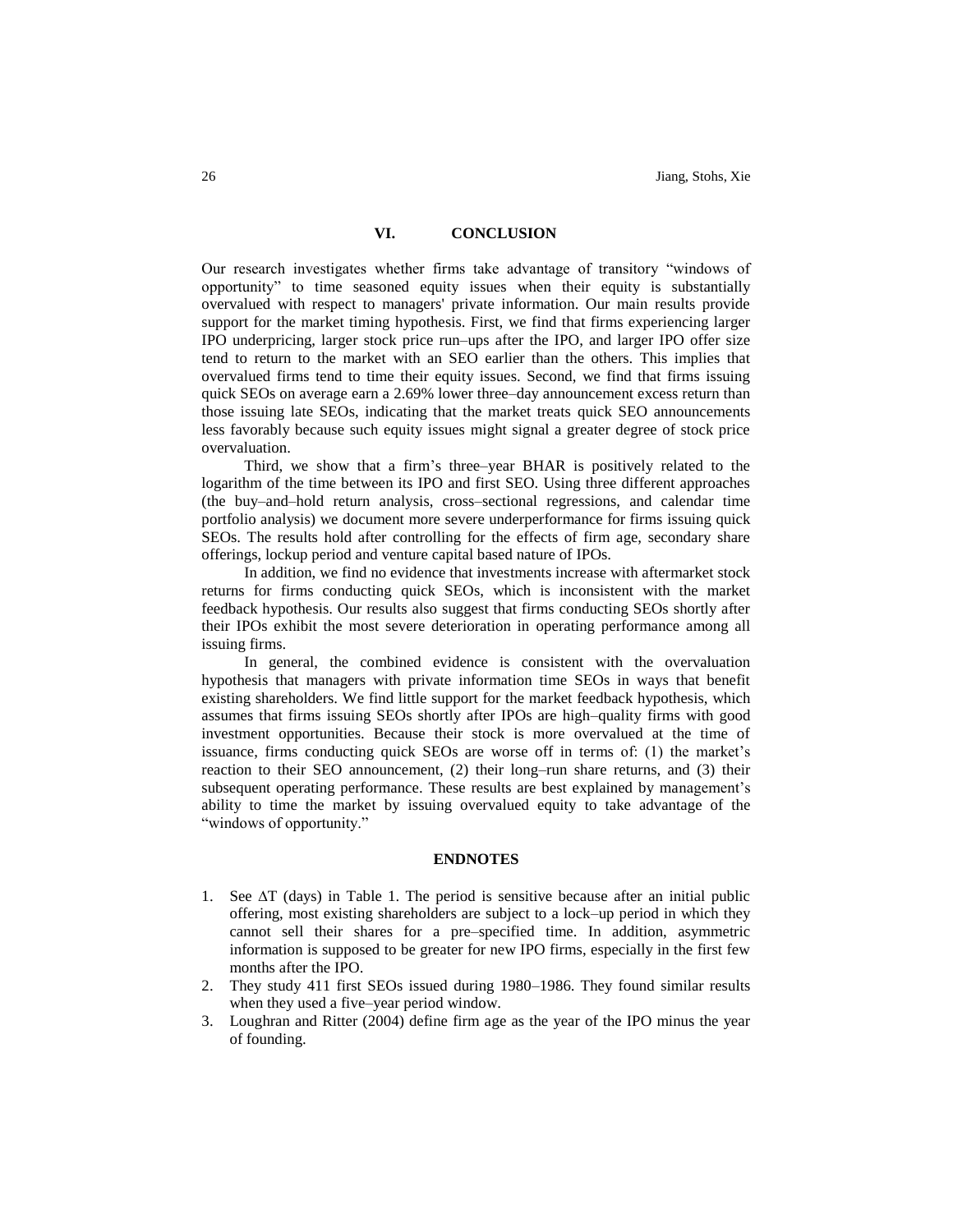- 4. Cooney and Kalay (1993) extend the Myers–Majluf framework by introducing the existence of negative NPV projects. They show that an announcement of SEO can contain favorable information about a firm and that a positive price reaction upon the announcement of an SEO is possible. Korajczyk, Lucas and McDonald (1991) report less of a negative announcement effect when an SEO is conducted shortly after a favorable earnings release.
- 5. With issuers and non–issuers matched by size, industry and book–to–market.
- 6. 111 basis points = 41.5 basis points (new issue) + additional 69.5 basis points (issue within six months of an IPO) as shown in Table 7 Panel (7).
- 7. Analyses using the offer price<=\$1 yield quantitatively similar results.
- 8. A shelf SEO is defined as an SEO whose issue date is 60 days after the filing date. Following Altinkilic and Hansen (2003) and Huang and Zhang (2011), we exclude shelf registered offers.
- 9. CM rankings are obtained from Jay Ritter's website [\(http://bear.warrington.ufl.edu/](http://bear.warrington.ufl.edu/ritter/ipodata.htm) [ritter/ipodata.htm\)](http://bear.warrington.ufl.edu/ritter/ipodata.htm). For underwriters that do not have a rank in Ritter's file, we assign rank value zero to it.
- 10. The BHAR is over a three–year holding period following the SEO issue. The BHAR is calculated from the first CRSP–listed post–issue closing price to the appropriate anniversary date of the offering.
- 11. The five alternative sets of matching firms are constructed as follows. The first set controls only for size. Each SEO firm is matched with the non–issuing firm having the closest market capitalization on the prior December 31. The second set controls for size and book–to–market. We identify firms whose market value lies between 70% and 130% of the sample firm value. Of those, we select the firm with the closest book–to–market value. The third set controls for size and industry effect. Each sample firm is paired with a peer firm that has the closest market value and the same two–digit SIC code. The fourth set controls for size and earnings–to–price effect. We identify firms whose market value lies between 70% and 130% of the sample firm value, and then select the firm that has the closest earnings–to–price value. The last set controls for size, industry and book–to–market. Following the existing literature, if a matching firm is delisted before the three–year anniversary date of the offering, the next closest matching firm's return is used. Up to four matching firms are kept for each sample SEO firm. If sample firms are delisted, the BHAR is calculated until the delisting date, and the corresponding matching firm's return is used. The BHAR is the difference between the holding period return for each sample firm and its matching firm.
- 12. To address the concern that firms may issue quick SEOs to reflect their efforts to capture the hot stock markets, we control in the regressions a market performance variable (named Mkt\_ret, measured by the NYSE/Amex value weighted cumulative return three months prior to an SEO). We find that it is more likely and it takes shorter for firms to go back to capital market during the period 1990–2006 (with bubble period excluded) if the market is hot.
- 13. Literature has documented on average a –3% SEO announcement abnormal return, followed by another –3% SEO issue day abnormal return. Loughran and Ritter (1995) find that SEO firms underperform size and industry matched non–issuance firms over the five years following SEOs.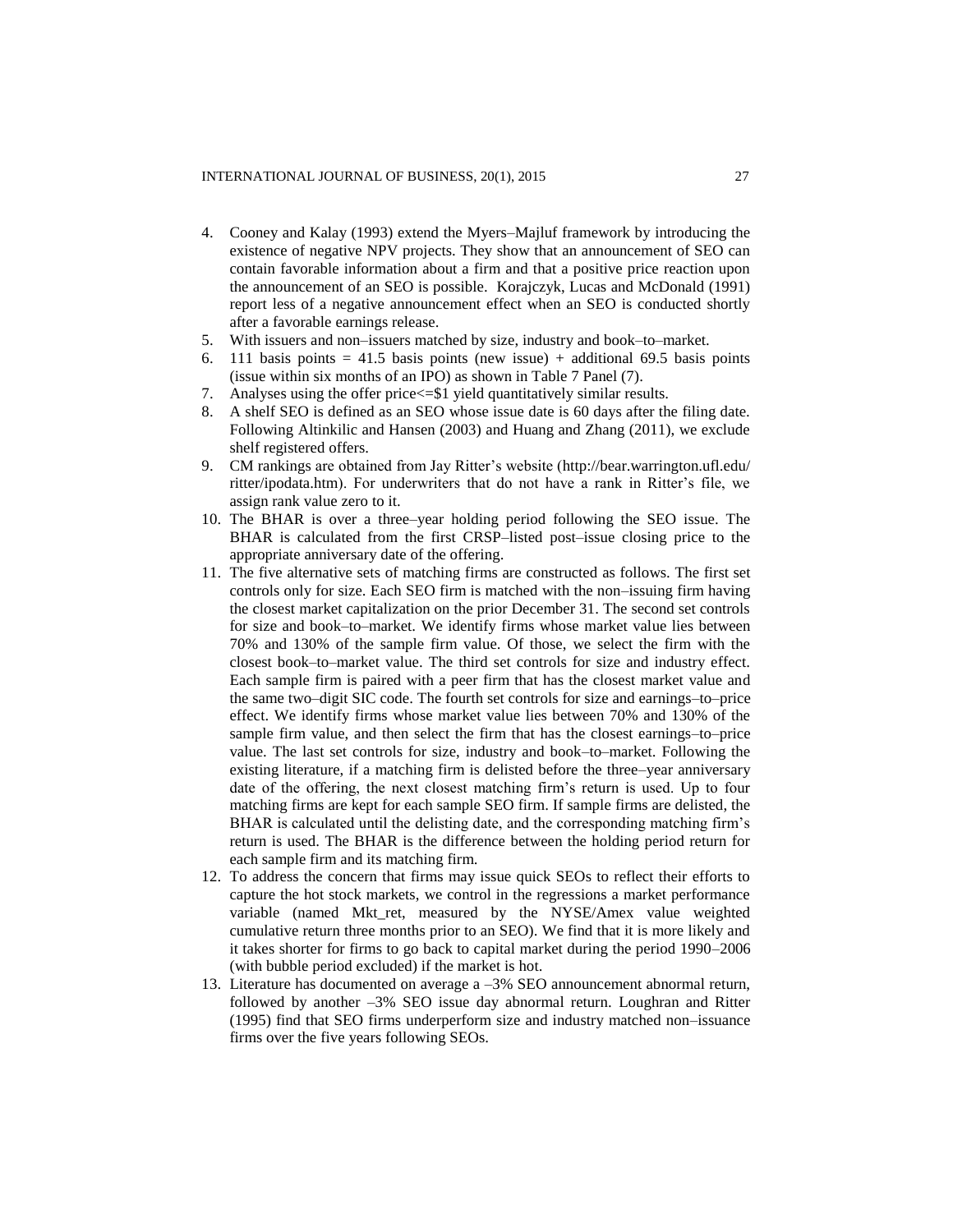- 14. We find similar results when using the measure of change of a firm's capital expenditure ratio as the dependent variable.
- 15. In an earlier version, we matched non–issuers by industry and pre–issue operating performance only. Our conclusion still holds.
- 16. Complete robustness results are available from the authors upon request.
- 17. We follow Karpoff et al. (2013) and report five categories of lockup patterns: <90, 90, 91–179, 180, and >180 days. For those firms that issue quick SEOs, the majority specify a 180–day lockup period, while in their SEOs, the majority have a lockup period shorter than or equal to 90 days.
- 18. We find that 66.82% of early issuers are backed by venture capital while 49.07% of late issuers are backed by venture capital. The difference is significant at the 1% level. We then control for VCs, and the interaction of VCs and secondary offering type in a probit regression to assess the decision to conduct a quick SEO. We find that VC dummy is not significant in the regressions, but VC backed secondary offerings are conducted sooner than non–VC backed secondary offerings.
- 19. We follow Loughran and Ritter (2004) and Cliff and Denis (2004) to categorize firms with the following SIC codes as tech firms: 2833, 2834, 2835, 2836, 3571, 3572, 3575, 3577, 3578, 3661, 3663, 3669, 3674, 3812, 3823, 3825, 3826, 3827, 3829, 3841, 3845, 4812, 4813, 4899, 7370, 7371, 7372, 7373, 7374, 7375, 7377, 7378, and 7379.
- 20. Regression results indicate: (1) high–tech firms do not necessarily return to the equity issuance market earlier than others (the coefficient estimate is not statistically significant) after controlling for other firm characteristics; (2) high– tech firms do not experience greater negative SEO 3–day announcement abnormal returns (the coefficient estimate is not statistically significant); (3) high–tech firms do not exhibit more negative long–run returns (the coefficient estimate is not statistically significant). We also perform the univariate analyses as shown in Table 5, with separate analyses for non–high–tech firms and high–tech firms by early issue and late issue. For both high tech and non–high–tech firms, early issuers demonstrate more negative BHAR than late issuers. However, there is no significant difference in BHAR between non–high–tech firms and high–tech firms categorized by either early issuers or late issuers. Regression results are available from the authors upon request.
- 21. First, following DeAngelo, DeAngelo and Stulz (2010), we measure a company's near–term cash needs as: Pro Forma Cash/TA ratio =  $(Cash_{t+1} - SEO)$  proceeds from primary shares)/(Total Assets  $_{t+1}$  – SEO proceeds from primary shares), and add the variable to the probit regression. As predicted, this variable carries no explanatory power regarding early issue or late issue. The market–timing hypothesis still holds after controlling for a company's cash saving needs. Second, we consider the counterfactual condition that had there been no SEO issue, would a firm run out of cash. We find that for early issuers, about 68.4% of firms would have run out of cash without the issue, and that 67.7% of the late issuers would have run out of cash. The difference is statistically insignificant.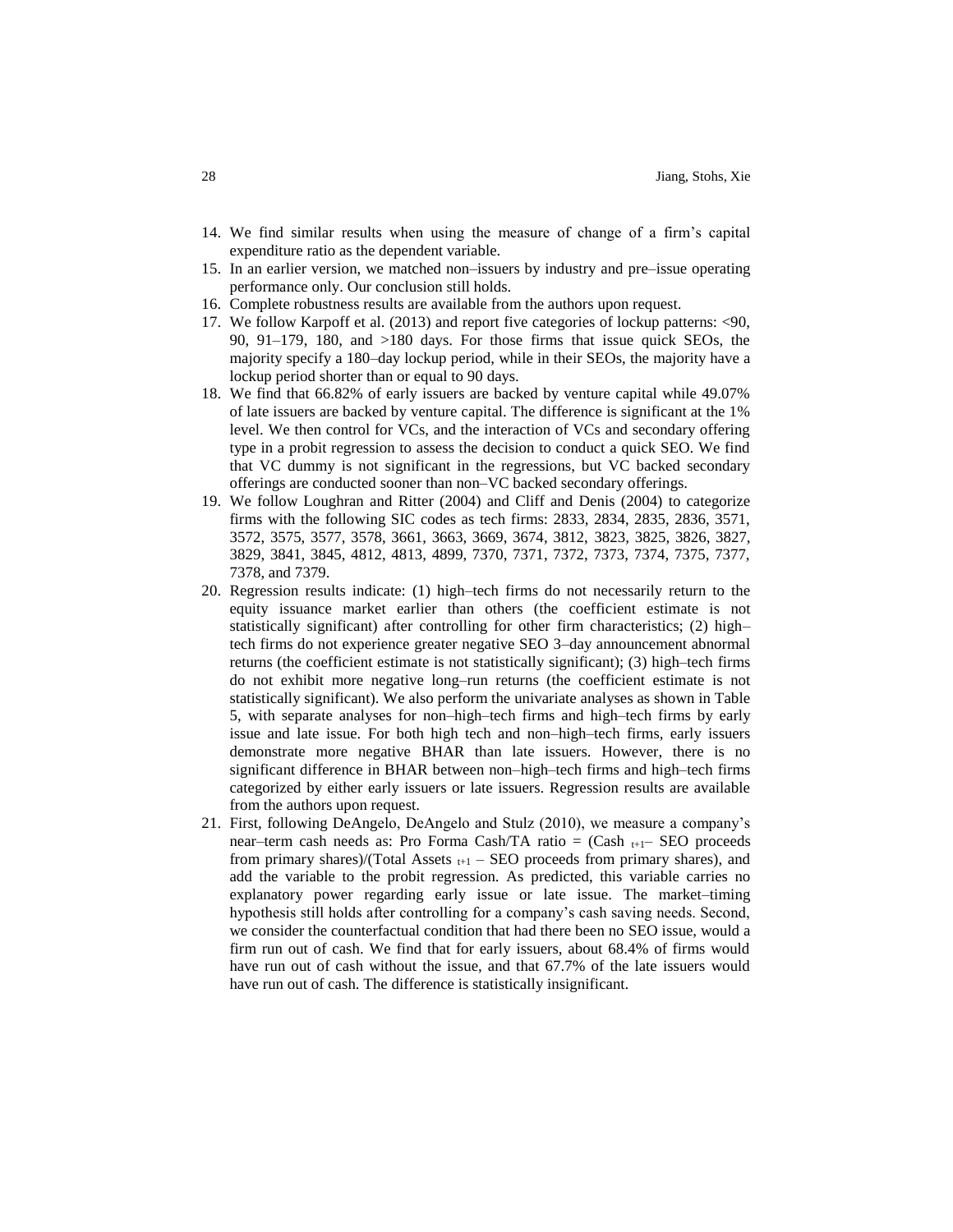|                                |                     |                                                                                 | <b>COMPUTSAT</b>            |
|--------------------------------|---------------------|---------------------------------------------------------------------------------|-----------------------------|
| Phrase Used in Text            | Acronym             | Definition                                                                      | XPF NAME                    |
| <b>Total Assets</b>            | <b>Total Assets</b> |                                                                                 | AT                          |
| <b>Operating Income Before</b> | <b>OIBD</b>         |                                                                                 | <b>OIBDP</b>                |
| Depreciation                   |                     |                                                                                 |                             |
| Number of Shares               | <b>Shrs Out</b>     |                                                                                 | <b>CSHO</b>                 |
| Outstanding                    |                     |                                                                                 |                             |
| <b>Book Value of Equity</b>    | <b>BV EQ</b>        |                                                                                 | <b>CEQ</b>                  |
| Capital Expenditures           | Cap Exp             |                                                                                 | <b>CAPX</b>                 |
| <b>Share Price</b>             | Price               |                                                                                 | PRCC_F                      |
| Market Value of Equity         | MV EQ               | Share Price<br>$\times$                                                         | Shares PRCC_F $\times$ CSHO |
|                                |                     | Outstanding                                                                     |                             |
| Book-to-market                 | B/M                 | $BVEQ \div MVEQ$                                                                |                             |
| Tobin's Q                      |                     | Total Market Value of (AT-CEQ+MV EQ) ÷                                          |                             |
|                                |                     | assets: Total book value AT                                                     |                             |
|                                |                     | of Assets                                                                       |                             |
| <b>Return on Assets</b>        | <b>ROA</b>          | OIBD ÷ Total Assets                                                             |                             |
| Cap Exp Ratio                  |                     | $Cap Exp \div Total Assets$                                                     | $CAPX \div AT$              |
| Free Cash Flow                 | FCF                 | Net Income After $\text{Tax} + \text{NI} + \text{DP} - \text{DVC} - \text{DVP}$ |                             |
|                                |                     | Depreciation<br>$+$                                                             |                             |
|                                |                     | Amortization – Dividends                                                        |                             |
|                                |                     | - Preferred Dividends                                                           |                             |
| <b>IPO SIZE</b>                |                     | Amount of Equity Capital                                                        |                             |
|                                |                     | Raised by IPO                                                                   |                             |
| <b>SEO SIZE</b>                |                     | Amount of Equity Capital                                                        |                             |
|                                |                     | Raised by SEO                                                                   |                             |
| <b>SEO/IPO</b>                 |                     | SEO SIZE ÷ IPO SIZE                                                             |                             |
| <b>SEO/MV EQ</b>               |                     | SEO SIZE ÷ MV EQ                                                                |                             |
| $\Delta T$ (days)              | ΔТ                  | Number of calendar days                                                         |                             |
|                                |                     | between IPO and first                                                           |                             |
|                                |                     | SEO.                                                                            |                             |
| <b>Underpricing IPO</b>        | Under IPO           | $(1st post-issue price – IPO)$                                                  |                             |
|                                |                     | offer price) $\div$ IPO offer                                                   |                             |
|                                |                     | price                                                                           |                             |
| Abnormal Return IPO $(1 -$     | AB RET 20           | IPO abnormal return from                                                        |                             |
| 20)                            |                     | trading day 1 to trading                                                        |                             |
|                                |                     | day 20 after IPO date.                                                          |                             |
| Abnormal Return IPO (21 -      | AB RET 40           | IPO abnormal return from                                                        |                             |
| 40)                            |                     | trading day 21 to trading                                                       |                             |
|                                |                     | day 40 after IPO date.                                                          |                             |
| <b>SEO AR</b>                  | <b>Equation 1</b>   | $SEO$ Abnormal Return $=$                                                       |                             |
|                                |                     | SEO<br>3-day                                                                    |                             |
|                                |                     | announcement-period                                                             |                             |
|                                |                     | return; from event day $-1$                                                     |                             |
|                                |                     | to +1, where day $0 =$                                                          |                             |
|                                |                     | filing date.                                                                    |                             |

| Appendix                                   |
|--------------------------------------------|
| Definitions of variables (COMPUSTAT items) |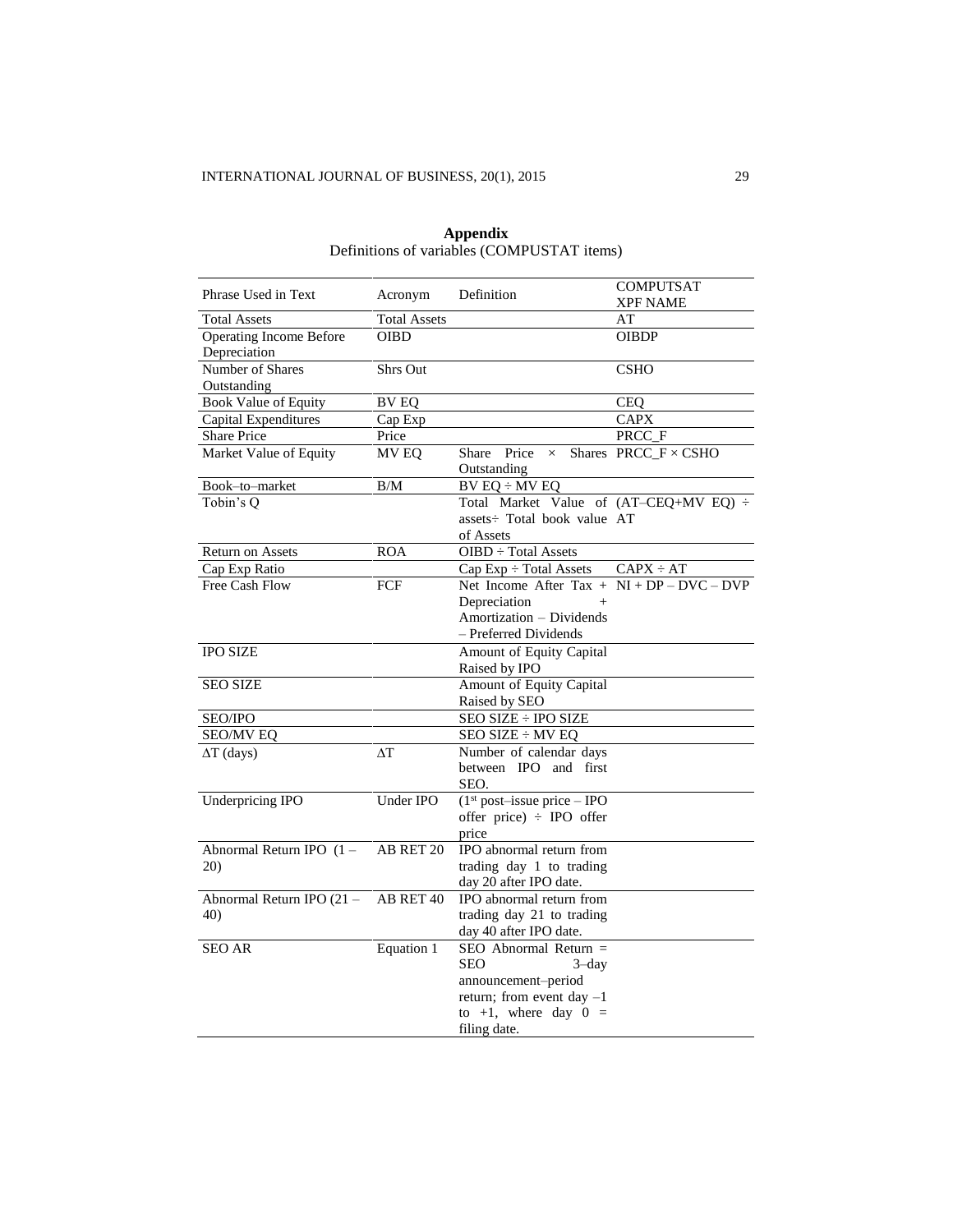#### **REFERENCES**

- Altinkilic, O., and R. Hansen, 2003, "Discounting and Underpricing In Seasoned Equity Offers," *Journal of Financial Economics* 69, 285–324.
- Asquith, P., D.W. Mullins Jr., 1986, "Equity Issues and Offering Dilution," *Journal of Financial Economics* 15, 61–89.
- Barber, B.M., and J.D. Lyon, 1996, "Detecting Long–run Abnormal Stock Returns: The Empirical Power and Specification of Test–Statistics," *Journal of Financial Economics* 43, 341−372.
- Bartov E, P. Mohanram, and C. Seethamraju, 2002, "Valuation of Internet Stocks−An IPO Perspective," *Journal of Accounting Research* 40(2): 321–346.
- Bouwman, Christa H.S., Kathleen Fuller, and Amrita S. Nain, 2009, "Market Valuation and Acquisition Quality: Empirical Evidence," *Review of Financial Studies* 22 (2) 2009: 634–679.
- Bradley, Daniel J., John W. Cooney, Jr., Bradford D. Jordan, and Ajai K. Singh, 2004, "Negotiation and the IPO Offer Price: A Comparison of Integer vs. Non–Integer IPOs," *Journal of Financial Quantitative Analysis* 39(3): 517–540.
- Brav, Alon, and Paul A. Gompers, 1997, "Myth or Reality? The Long–Run Underperformance of Initial Public Offerings: Evidence from Venture and Non– Venture Capital–Backed Companies," *Journal of Finance* 52, 1791–1821.
- Billett, M., M. Flannery, and J. Garfinkel, 2006, "Are Bank Loans Special? Evidence on the Post Announcement Performance of Bank Borrows," *Journal of Financial and Quantitative Analysis* 41, 4, 733–751.
- Carter, R.B., and S. Manaster, 1990, "Initial Public Offerings and Underwriter Reputation," *Journal of Finance*, 45, 1045–1068.
- Carter, R.B., F. Dark, A. Singh, 1998, "Underwriter Reputation, Initial Returns, and the Long–Run Performance of IPO Stocks," *Journal of Finance* 53, 285–311.
- Chen, H., S. Chen, and C. Huang, 2012, "Why Do Insiders Sell Shares Following IPO Lockups?" *Financial Management* 41, 813–847.
- Chemmanur, T.J., 1993, "The Pricing of Initial Public Offerings: A Dynamic Model with Information Production," *Journal of Finance* 48, 285−304.
- Cliff, M., D.J. Denis, 2004, "Do IPO Firms Purchase Analyst Coverage With Underpricing?" *Journal of Finance* 59, 2871–2901.
- Cooney Jr., J.W., and A. Kalay, 1993, "Positive Information from Equity Issue Announcements," *Journal of Financial Economics* 33, 149–172.
- DeAngelo, H., L. DeAngelo, and R. Stulz, 2010, "Seasoned Equity Offerings, Market Timing, and the Corporate Life–Cycle," *Journal of Financial Economics* 95, 275– 295.
- Eckbo, E., and R. Masulis, 1995, "Seasoned Equity Offerings: A Survey," in: Jarrow, R., V. Maksimovic, and W., Ziemba, eds., *Handbooks in operations research and management science*, (Elsevier, Amsterdam) Chapter 31.
- Fama, E., and K. French, 1993, "Common Risk Factors in the Returns of Stocks and Bonds," *Journal of Financial Economics* 33, 3–55.
- Field, L., and G. Hanka, 2002, "The Expiration of IPO Share Lockups," *Journal of Finance* 56, 471–500.
- Houston, J., and M. Ryngaert, 1997, "Equity Issuance and Adverse Selection: A Direct Test Using Conditional Stock Offers," *Journal of Finance* 52, 197–219.